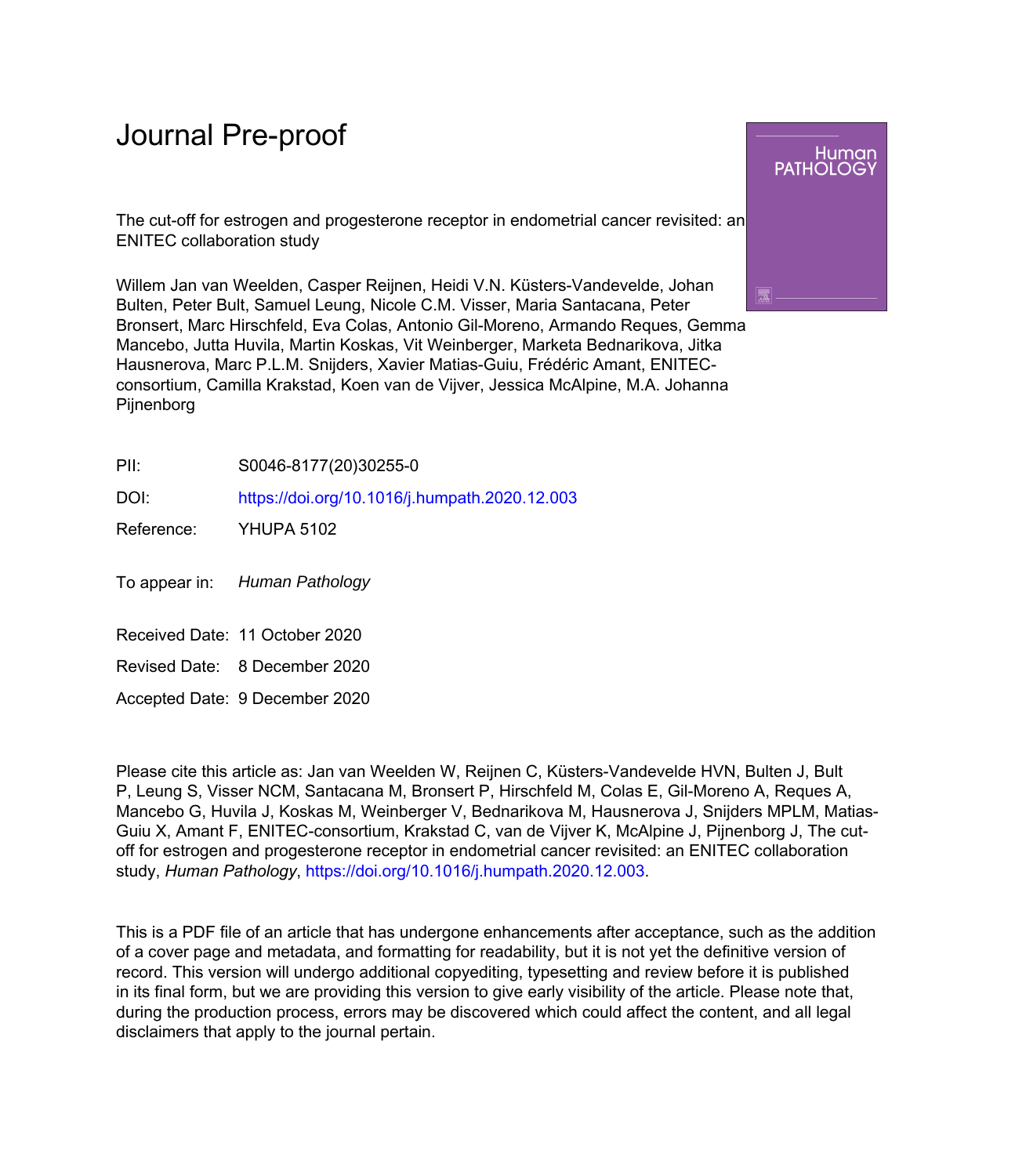© 2020 Published by Elsevier Inc.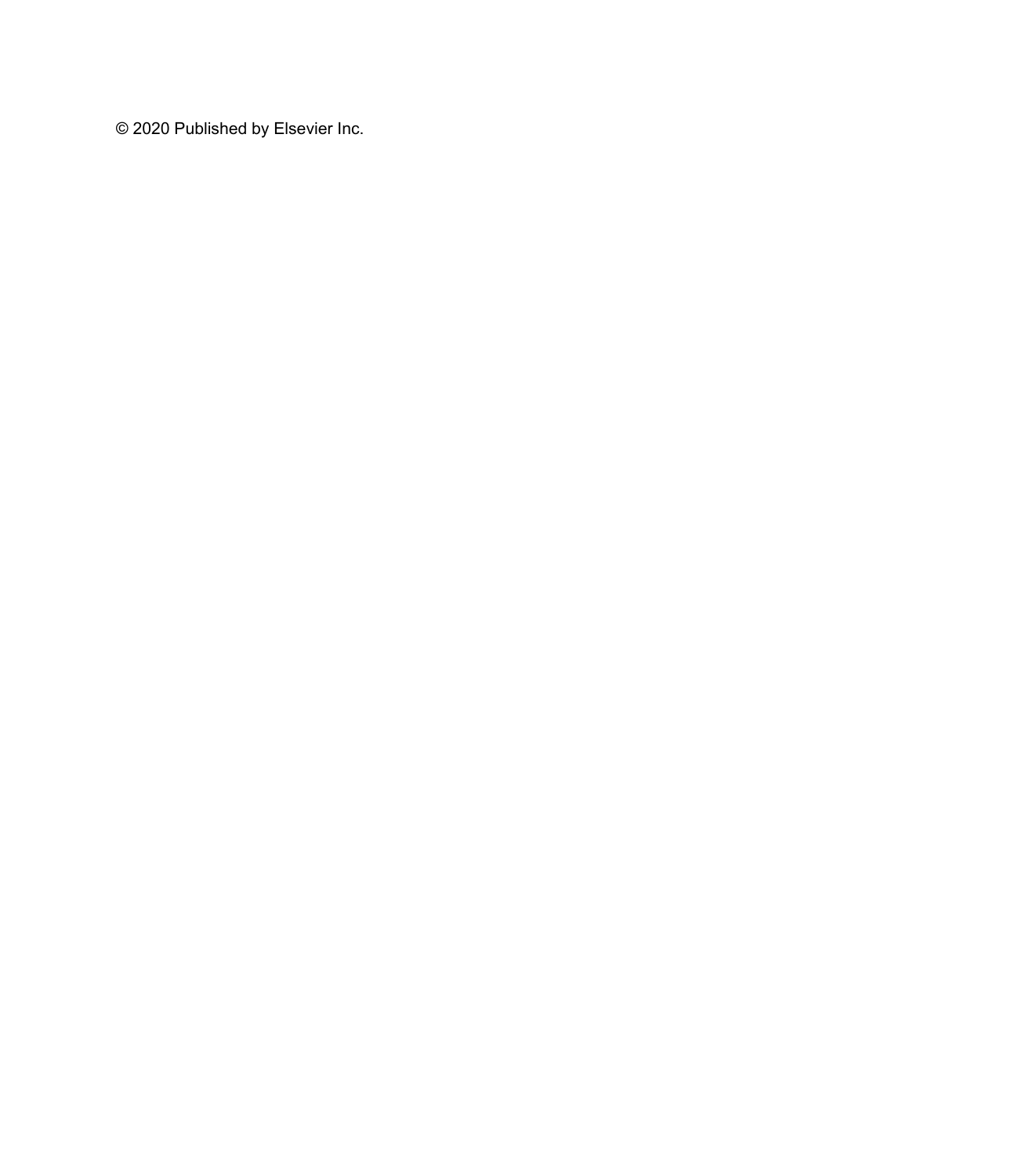### 1 **The cut-off for estrogen and progesterone receptor in endometrial cancer revisited: an ENITEC**

### 2 **collaboration study**

3 **Short title:** The cut-off for ER and PR in endometrial cancer

4 Millem Jan van Weelden  $^{1*}$ , Casper Reijnen  $^{1,2*}$ , Heidi V.N. Küsters-Vandevelde  $^3$ , Johan Bulten  $^4$ , 5 Peter Bult<sup>4</sup>, Samuel Leung<sup>5</sup>, Nicole C.M. Visser<sup>6</sup>, Maria Santacana<sup>7</sup>, Peter Bronsert<sup>8</sup>, Marc 6 Hirschfeld  $9,10$ , Eva Colas  $^{11}$ , Antonio Gil-Moreno  $^{11,12}$ , Armando Reques  $^{13}$ , Gemma Mancebo  $^{14}$ , Jutta 7 Huvila <sup>15</sup>, Martin Koskas <sup>16</sup>, Vit Weinberger <sup>17</sup>, Marketa Bednarikova <sup>18</sup>, Jitka Hausnerova <sup>19</sup>, Marc 8 P.L.M. Snijders<sup>2</sup>, Xavier Matias-Guiu<sup>7</sup>, Frédéric Amant<sup>20,21</sup>, ENITEC-consortium, Camilla Krakstad<sup>22,23</sup>, Koen van de Vijver  $24, 25$ , Jessica McAlpine  $26$ , Johanna M.A. Pijnenborg  $1$ 

10

### 11 **Affiliations**

12 <sup>1</sup> Department of Obstetrics and Gynaecology, Radboud university medical center, Nijmegen, the 13 Netherlands; <sup>2</sup> Department of Obstetrics and Gynaecology, Canisius-Wilhelmina Hospital, Nijmegen, 14 the Netherlands;<sup>3</sup> Department of Pathology, Canisius-Wilhelmina Hospital, Nijmegen, The 15 Netherlands; <sup>4</sup> Department of Pathology, Radboud university medical center, Nijmegen, the 16 Netherlands; <sup>5</sup> Genetic Pathology Evaluation Center, Vancouver General Hospital, Vancouver, British 17 Columbia, Canada; <sup>6</sup> Foundation Laboratory for Pathology and Medical Microbiology (PAMM), 18 Eindhoven, The Netherlands; <sup>7</sup> Department of Pathology and Molecular Genetics and Research 19 Laboratory, Hospital Universitari Arnau de Vilanova, University of Lleida, IRBLleida, CIBERONC, Lleida, 20 Spain; <sup>8</sup> Institute of Pathology, University Medical Center, Freiburg, Germany; <sup>9</sup> Department of 21 Obstetrics and Gynecology, University Medical Center, Freiburg; German Cancer Consortium, 22 German Cancer Research Center, Heidelberg, Germany; <sup>10</sup> Institute of Veterinary Medicine, Georg-23 August-University, Goettingen, Germany, <sup>11</sup> Biomedical Research Group in Gynecology, Vall Hebron 24 Institute of Research, Universitat Autònoma de Barcelona, CIBERONC, Barcelona, Spain; <sup>12</sup> 25 Gynecological Department, Vall Hebron University Hospital, CIBERONC, Barcelona, Spain; <sup>13</sup> Pathology Koskas <sup>16</sup>, Vit Weinberger <sup>17</sup>, Marketa Bednarikova <sup>18</sup>, Jitka<br>(avier Matias-Guiu <sup>7</sup>, Frédéric Amant <sup>20,21</sup>, ENITEC-consortium, 1<br><sup>24,25</sup>, Jessica McAlpine <sup>26</sup>, Johanna M.A. Pijnenborg <sup>1</sup><br>bstetrics and Gynaecology,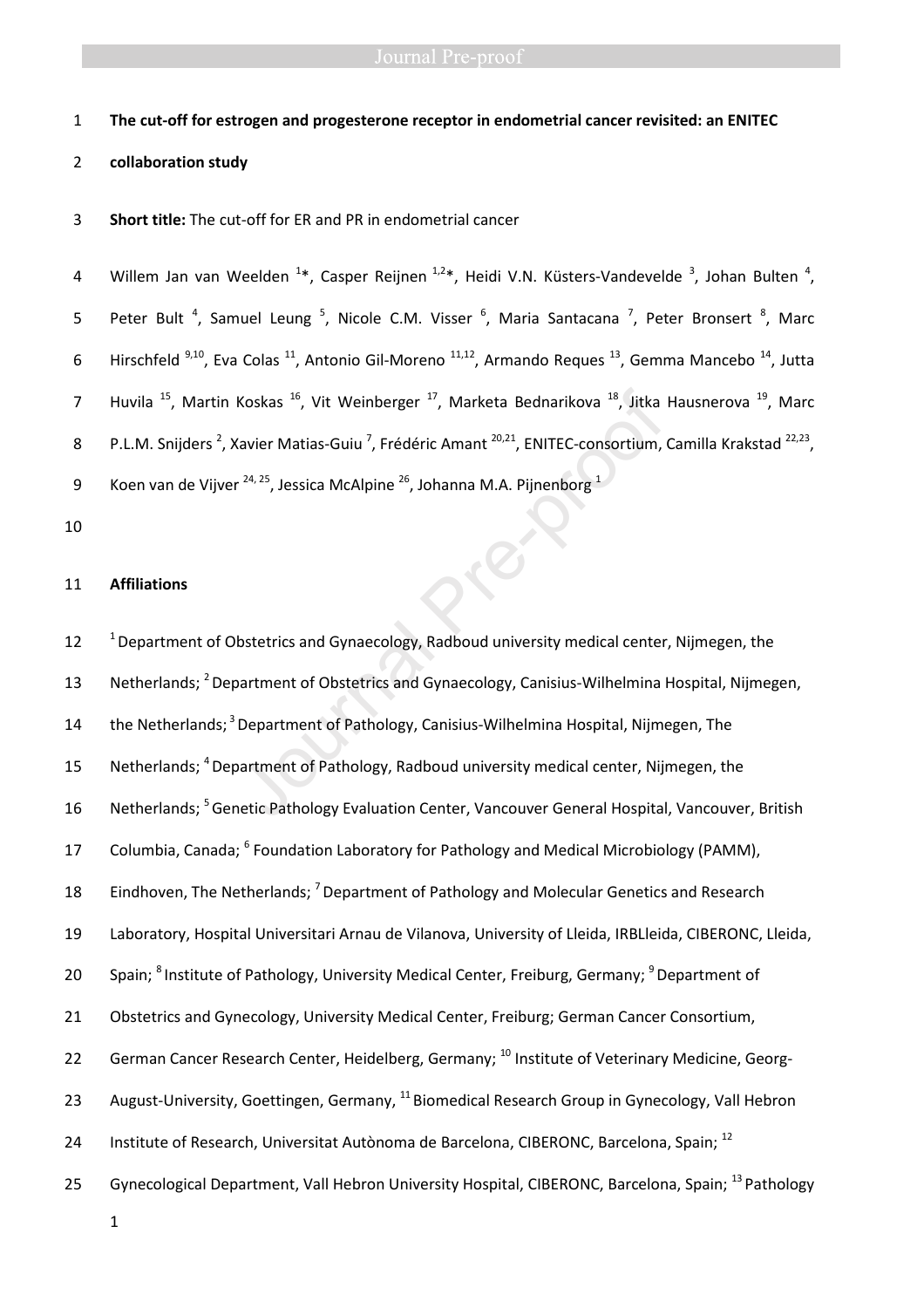| 26 | Department, Vall Hebron University Hospital, CIBERONC, Barcelona, Spain; <sup>14</sup> Department of            |
|----|-----------------------------------------------------------------------------------------------------------------|
| 27 | Obstetrics and Gynecology, Hospital del Mar, PSMAR, Barcelona, Spain; <sup>15</sup> Department of Pathology,    |
| 28 | University of Turku, Turku, Finland; <sup>16</sup> Obstetrics and Gynecology Department, Bichat-Claude Bernard  |
| 29 | Hospital, Paris, France; <sup>17</sup> Department of Gynecology and Obstetrics, Faculty of Medicine, Masaryk    |
| 30 | University, Brno, Czech Republic; <sup>18</sup> Department of Internal medicine, oncology and hematology,       |
| 31 | Faculty of Medicine, Masaryk University, Brno, Czech Republic; <sup>19</sup> Institute of Pathology, Faculty of |
| 32 | Medicine, Masaryk University, Brno, Czech Republic; <sup>20</sup> Department of Oncology, KU Leuven, Leuven,    |
| 33 | Belgium; <sup>21</sup> Center for Gynaecologic Oncology, Netherlands Cancer Institute and Amsterdam             |
| 34 | University Medical Center, Amsterdam, the Netherlands; <sup>22</sup> Department of Obstetrics and               |
| 35 | Gynecology, Haukeland University Hospital, Bergen, Norway; <sup>23</sup> Centre for Cancer Biomarkers,          |
| 36 | Department of Clinical Science, University of Bergen, Bergen, Norway; <sup>24</sup> Department of Pathology,    |
| 37 | Ghent University Hospital, Cancer Research Institute Ghent (CRIG), Ghent, Belgium; <sup>25</sup> Department of  |
| 38 | Pathology, University Hospital Antwerp, Antwerp, Belgium; <sup>26</sup> Obstetrics and Gynecology, University   |
| 39 | of British Columbia, Vancouver, British Columbia, Canada.                                                       |
| 40 | *These authors contributed equally to this work                                                                 |
| 41 | <b>Declaration of interest</b>                                                                                  |
|    | <b>Nono</b>                                                                                                     |

## 41 *Declaration of interest*

42 None

### 43 *Funding*

44 The ER and PR antibodies were generously provided by Dako (Agilent Technologies, Santa Clara, CA,

- 45 USA). This research did not receive any grant from funding agencies in the public, commercial, or
- 46 not-for-profit sectors.
- 47 *Corresponding author*
- 48 Willem Jan van Weelden
- 49 Radboud university medical center
- 50 791 Department of Obstetrics and Gynaecology
	- 2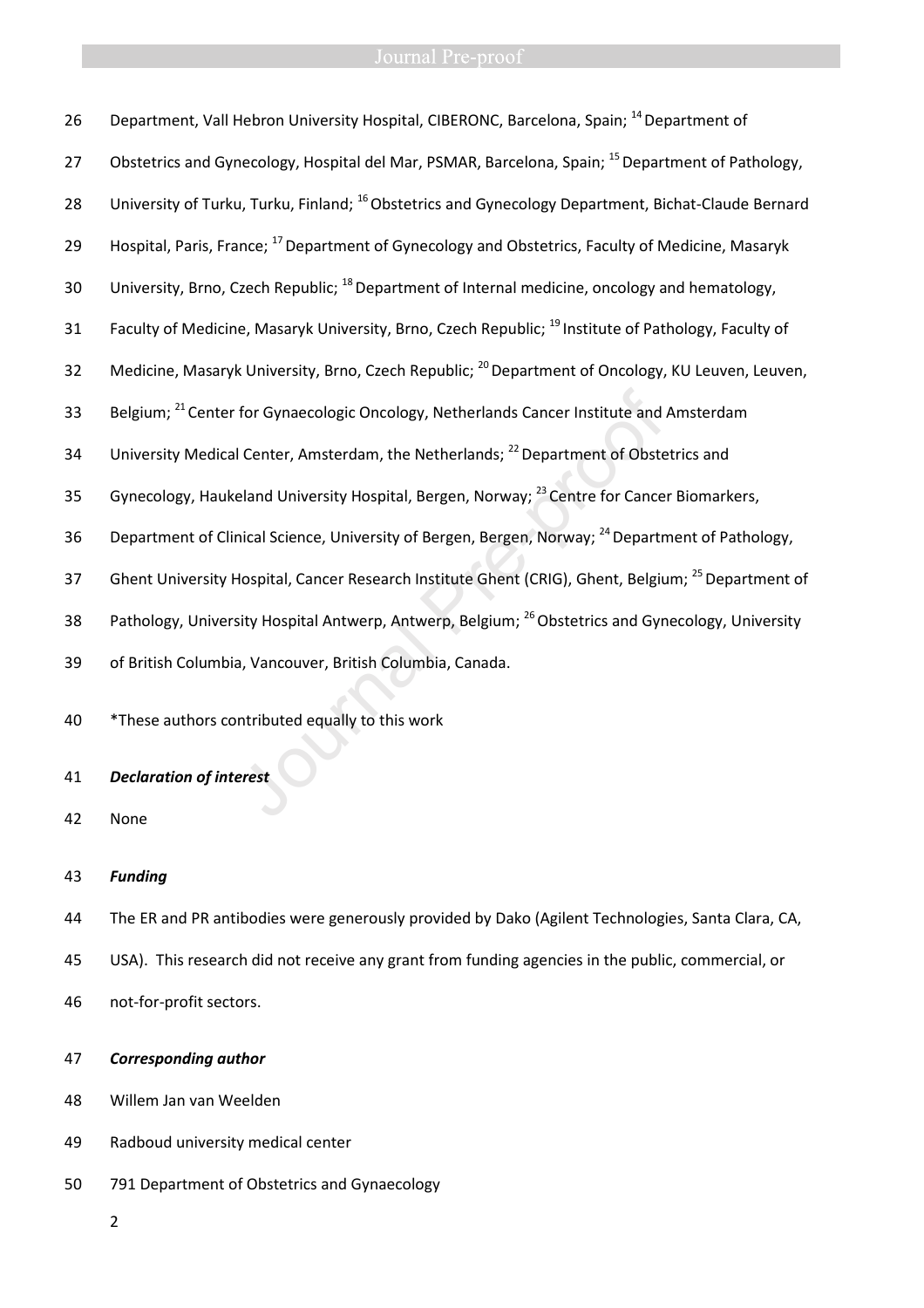- 51 P.O. Box 9101, 6500HB, Nijmegen, The Netherlands
- 52 E-mail: willemjan.vanweelden@radboudumc.nl
- 53 Telephone Number: +31643274577

Ournal Pre-proof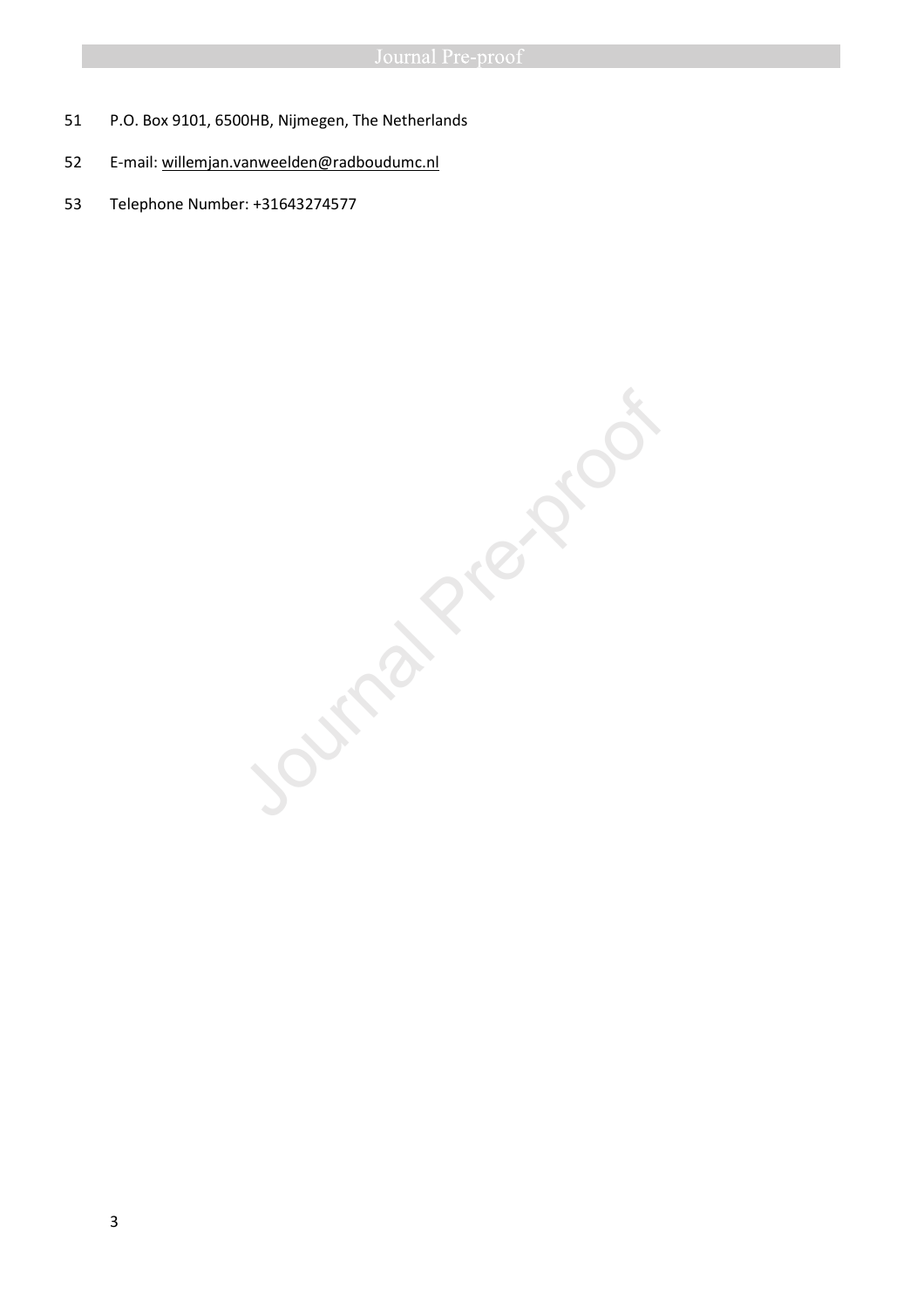### 54 **Abstract**

- 55 **Background:** there is no consensus on the cut-off for positivity of estrogen receptor (ER) and 56 progesterone receptor (PR) in endometrial cancer (EC). Therefore we determined the cut-off value 57 for ER and PR with the strongest prognostic impact on outcome. 58 **Methods:** immunohistochemical expression of ER and PR was scored as a percentage of positive EC 59 cell nuclei. Cut-off values were related to disease-specific (DSS) and disease-free survival (DFS) using 60 sensitivity, specificity and multivariable regression analysis. The results were validated in an 61 independent cohort. 62 **Results:** the study cohort (*n*=527) included 82% grade 1-2 and 18% grade 3 ECs. Specificity for DSS 63 and DFS was highest for the cut-off values 1-30%. Sensitivity was highest for the cut-offs 80-90%. ER 64 and PR expression were independent markers for DSS at cut-off values of 10% and 80%. 65 Consequently, three subgroups with distinct clinical outcome were identified: ER/PR 0-10%: 66 unfavorable outcome (5-year-DSS 75.9-83.3%); ER/PR 20-80%: intermediate outcome (5-year-DSS 67 93.0-93.9%) and ER/PR 90-100%: favorable outcome (5-year-DSS 97.8-100%). The association 68 between ER/PR subgroups and outcome was confirmed in the validation cohort (*n*=265). 69 **Conclusions:** we propose classification of ER and PR expression according to a high risk (0-10%), 70 intermediate risk (20-80%) and low risk (90-100%) group. 71 **Keywords:** endometrial cancer, estrogen receptor, progesterone receptor, cut-off, prognostic ity and multivariable regression analysis. The results were valient.<br>
Int.<br>
1997 The contort (n=527) included 82% grade 1-2 and 18% grade 3 ECs.<br>
1998 Sest for the cut-off values 1-30%. Sensitivity was highest for the<br>
199
- 72 biomarker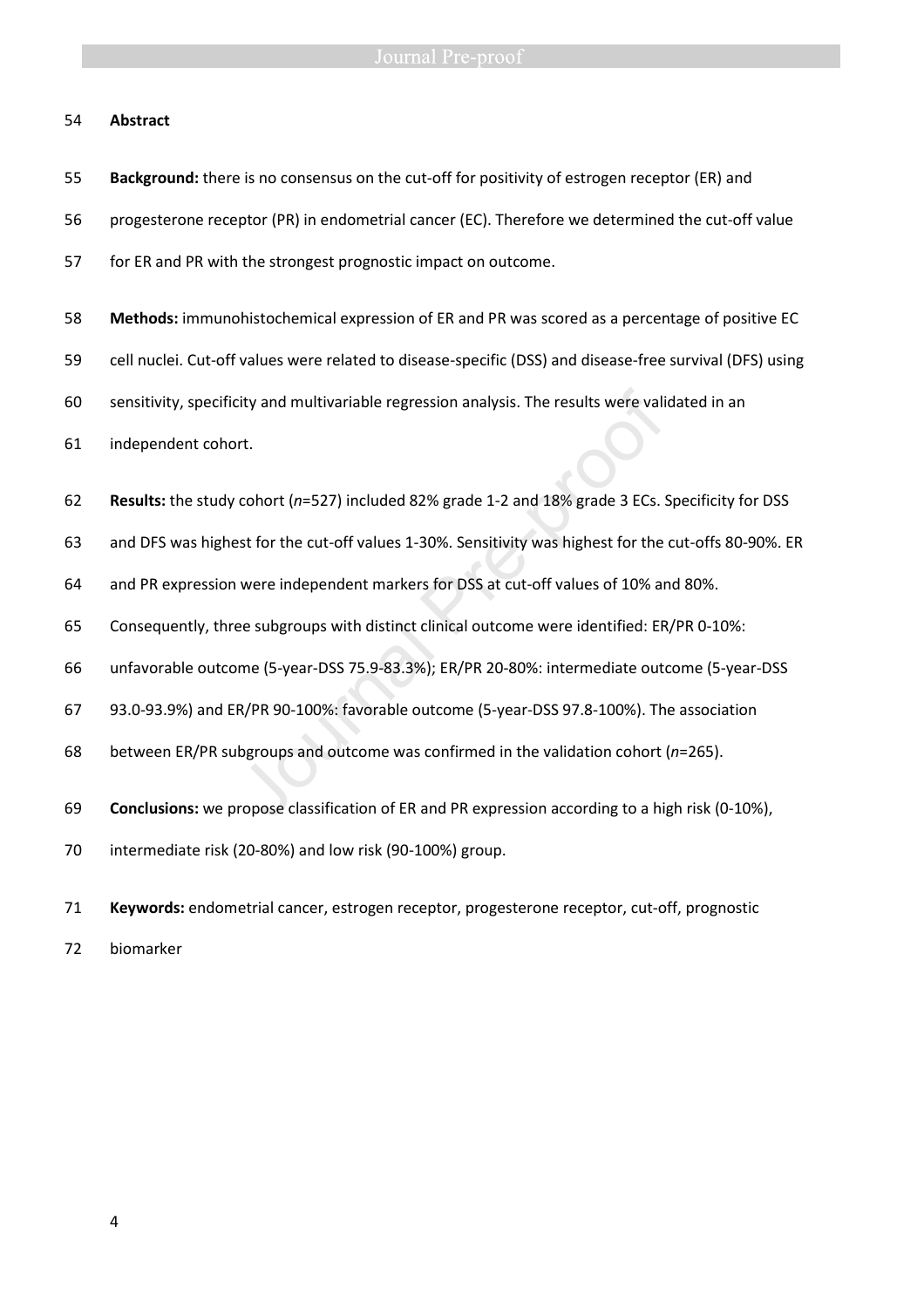## 73 **Background**

| 74 | Estrogen receptor (ER) and progesterone receptor (PR) are frequently present in endometrial cancer     |
|----|--------------------------------------------------------------------------------------------------------|
| 75 | (EC) and are important biomarkers for outcome (1, 2). ER and PR belong to the superfamily of steroid   |
| 76 | receptors and mediate the activity of estrogen and progesterone in the endometrium (3, 4). Binding     |
| 77 | to its ligand leads to translocation of the ligand-receptor-complex to the nucleus where receptor      |
| 78 | dimers bind specific hormone-responsive DNA elements of target genes (5, 6). In the endometrium,       |
| 79 | estrogen results in proliferation, while progesterone inhibits estrogen-induced endometrial            |
| 80 | proliferation (7). Excess estrogen that is insufficiently opposed by progesterone can result in        |
| 81 | endometrial hyperplasia, which can ultimately lead to development of endometrioid type                 |
| 82 | endometrial cancer (EEC) (8, 9). EEC is the most common subtype of EC and is characterized by the      |
| 83 | presence of ER and PR expression and a favorable prognosis (9, 10). In contrast, non-endometrioid EC   |
| 84 | (NEEC) subtypes like serous and clear cell carcinomas develop independently from estrogens, often      |
| 85 | lack ER and PR expression and have a poor prognosis (10).                                              |
| 86 | The presence of ER and PR in tumor tissue is routinely evaluated with immunohistochemical analysis     |
| 87 | in EC. Immunohistochemical loss of ER and PR expression in tumor tissue is associated with a higher    |
| 88 | risk of lymph node metastases, reduced disease-free survival (DFS) and disease-specific survival (DSS) |
| 89 | and lack of response to hormonal therapy (1, 11-14). However, the cut-off value for ER and PR          |
| 90 | positivity that differentiates best between favorable and unfavorable outcome, is unclear (1, 15, 16). |
| 91 | Most scoring systems used in EC define receptor positivity based on the percentage of tumor cells      |
| 92 | exhibiting positive nuclear expression, although combinations of percentages and intensity of          |
| 93 | staining (scoring-indices) are used frequently in research as well (2, 17, 18). Currently used cut-off |
| 94 | values for receptor positivity in EC are adopted from breast cancer studies in which cut-off values of |
| 95 | 1% or 10% are most frequently used (19, 20). In order to define relevant thresholds for ER and PR      |
| 96 | expression in EC, we performed analysis in a large retrospectively collected multicenter cohort to     |
| 97 | determine the cut-off values with the strongest prognostic impact for clinical outcome in EC.          |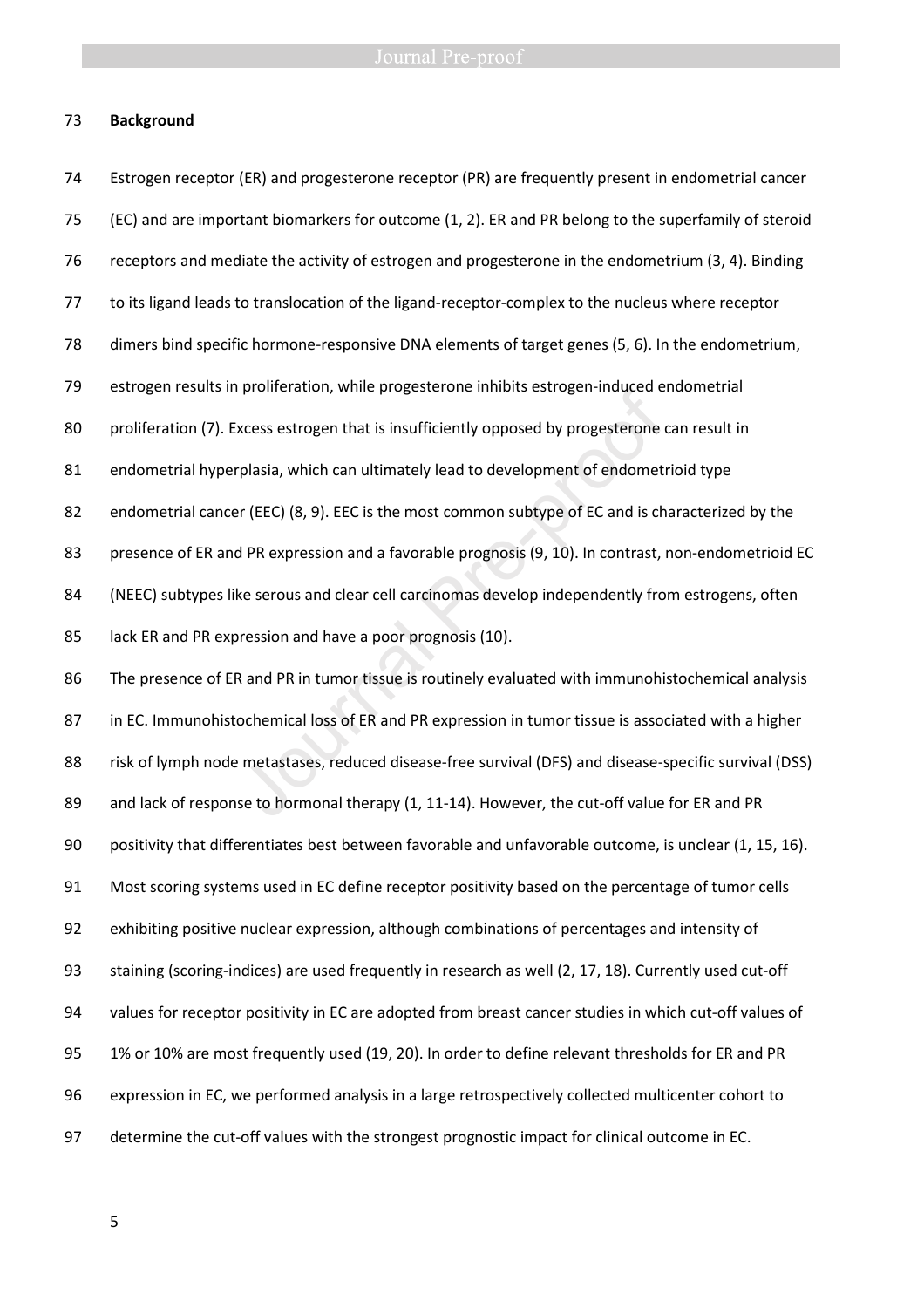### 98 **Methods**

99

### 100 *ENITEC cohort*

101 *Patients* 

102 A retrospective multicenter study was performed. The study cohort included patients that were 103 surgically treated for early stage (FIGO stage I-II) EEC, advanced stage (FIGO stage III-IV) EEC or NEEC 104 at one of the European Network for Individualized Treatment of Endometrial Cancer (ENITEC) centers 105 (21). Patients with complete clinical and pathological data and follow-up of at least 36 months were 106 included, which yielded a cohort containing 1199 patients. From this cohort, 573 postmenopausal 107 patients did not use hormonal substitution therapy and had preoperative biopsies available for 108 analysis. As endometrial biopsies are used to guide primary surgical treatment, this study was 109 performed using preoperative material rather than hysterectomy specimens. After pathological 110 review, 46 patients were excluded because of insufficient amount of tumor tissue (*n*=30) or only 111 premalignant or benign endometrium in the whole slide (*n*=16), leaving 527 patients for analysis. 112 Available clinical and pathological characteristics included age at diagnosis, date of diagnosis, body 113 mass index, CA125 serum level, postoperative tumor grade and histology, lymphovascular space 114 invasion (LVSI), myometrial invasion (MI), FIGO stage, treatment, recurrence and outcome (DFS and 115 DSS). Tumor grade was categorized as low grade (grade 1-2) and high grade (grade 3). This study was 116 performed in accordance to the Declaration of Helsinki and was approved by the Institutional Review 117 Board at the Radboud university medical center (reference number 2015-2101). for early stage (FIGO stage I-II) EEC, advanced stage (FIGO stage<br>pean Network for Individualized Treatment of Endometrial Car<br>complete clinical and pathological data and follow-up of at lea<br>elded a cohort containing 1199

118

119 *Hormone receptor analysis* 

120 Blank 4µm sections from formalin-fixed, paraffin-embedded (FFPE) tissue blocks with the

121 preoperative endometrial biopsy specimen were sent to the Radboud university medical center. The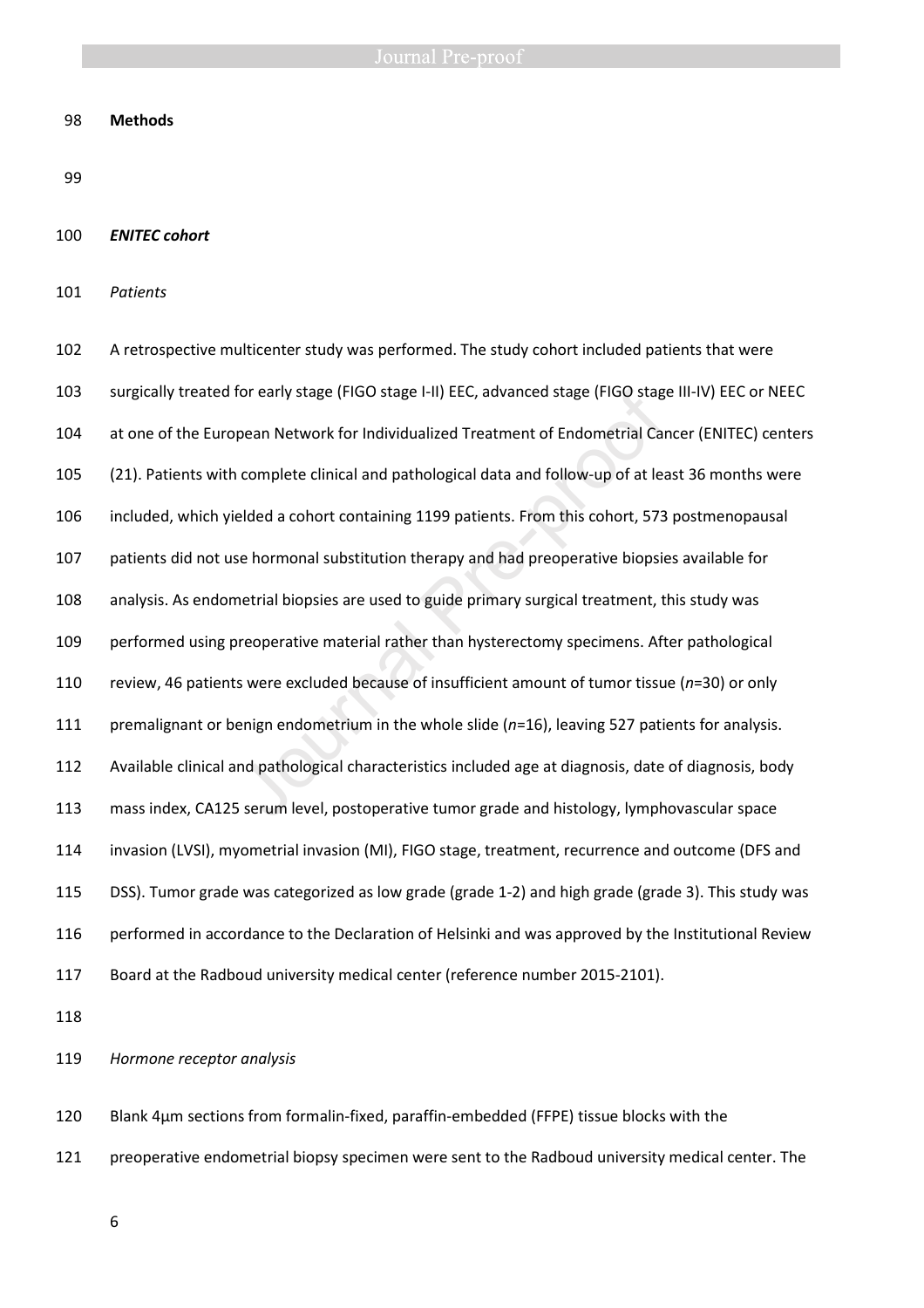122 endometrial biopsy material was fixed in buffered formalin right after the material was obtained, 123 thereby limiting the cold ischemia time. For each case, one slide was stained with hematoxylin and 124 eosin (H&E). Subsequent slides were stained for ER and PR. ER and PR antibodies were generously 125 provided by Dako (Agilent Technologies, Santa Clara, CA, USA). For immunohistochemical staining, 126 antigen retrieval (97 °C for 30 minutes in Tris/EDTA buffer pH 9 [Envision FLEX Target Retrieval 127 Solution High pH, DAKO, Agilent Technologies, Santa Clara, CA, United States]) and subsequent 128 blocking of endogenous peroxidase with hydrogen peroxide were performed. Then, slides were 129 incubated with ER antibody (clone SP1 GA084, DAKO, Agilent Technologies, Santa Clara, CA, United 130 States) or PR antibody (clone, PgR 1294 GA090, DAKO, Agilent Technologies, Santa Clara, CA, United 131 States). Envision FLEX/HRP (DAKO, Agilent Technologies, Santa Clara, CA, United States) was used 132 and visualization was performed with Envision FLEX DAB+ Chromogen (DAKO, Agilent Technologies, 133 Santa Clara, CA, United States). 134 Scoring of ER and PR staining in percentages was determined by eyeballing in a semiquantitative 135 manner. The percentage of the whole examined invasive tumor area was estimated by two of five 136 assessors (C.R., J.B., H.K-V., N.V. and K.v.d.V.) blinded to pathological and clinical characteristics. The 137 percentage of tumor cells exhibiting positive nuclear expression was subsequently categorized into 138 the following categories: ≤1%, 10%, 20%, 30%, 40%, 50%, 60%, 70%, 80%, 90% and 100%. 139 Discrepancies in scoring were reviewed in a consensus meeting attended by all assessors. 140 antibody (clone SP1 GA084, DAKO, Agilent Technologies, Sant<br>
oody (clone, PgR 1294 GA090, DAKO, Agilent Technologies, Sant<br>
LEX/HRP (DAKO, Agilent Technologies, Santa Clara, CA, United<br>
vas performed with Envision FLEX DAB

### 141 *Vancouver cohort*

142 *Patients* 

143 A selection of patients with available clinicopathological findings and tissue microarrays (TMA) 144 stained for ER and PR expression treated at the Vancouver General Hospital, a tertiary cancer center 145 in Canada, was analyzed (22, 23).

146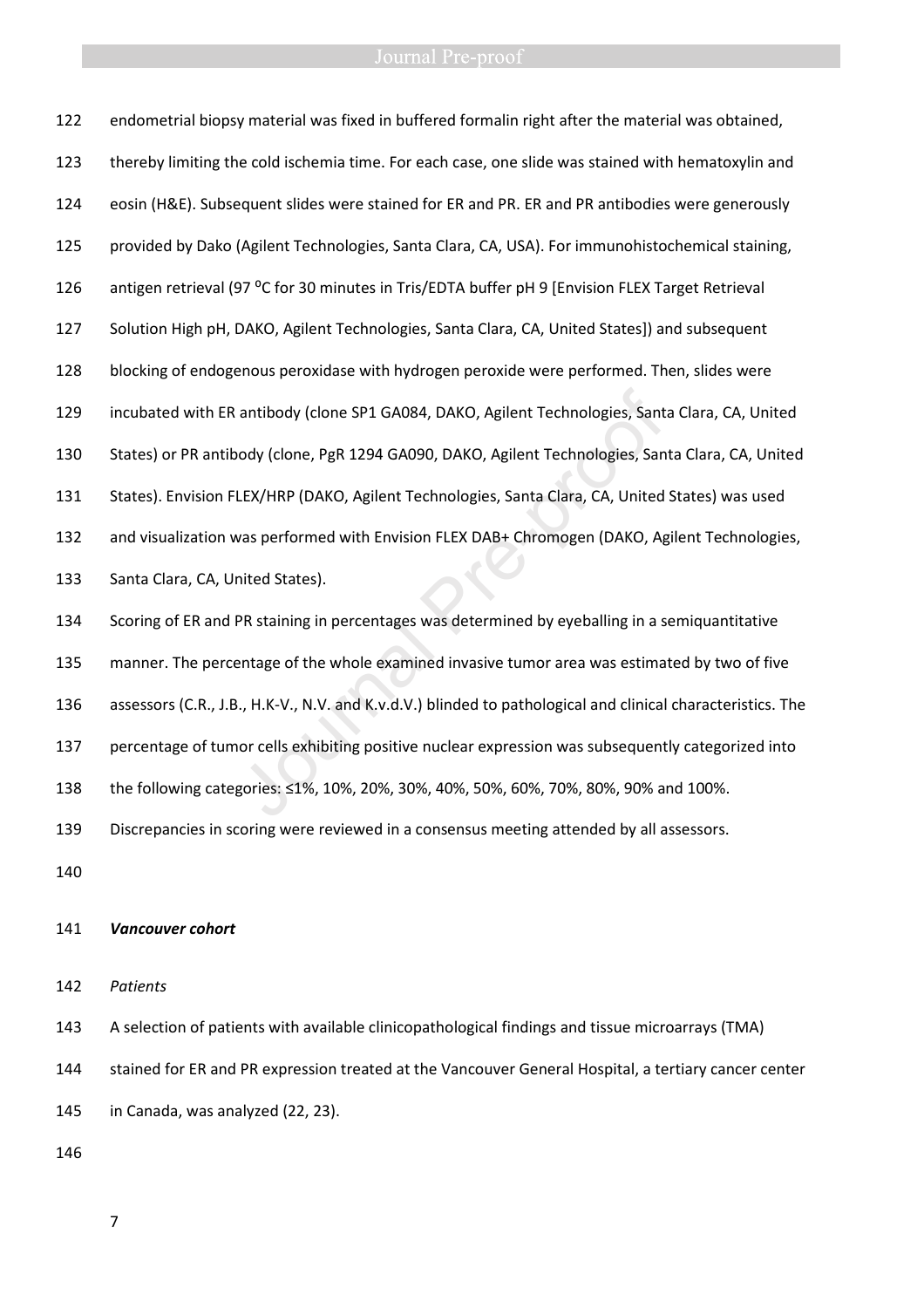### 147 *Immunohistochemistry*

148 Immunohistochemistry was performed on previously constructed tissue microarrays (TMAs) for ER 149 and PR as described before (24). In brief, previously constructed TMAs were immunohistochemically 150 stained for ER (ER antibody clone SP1, RM-9101 diluted 1:25 Thermo, 1 h at 37 °C) or PR (PR antibody 151 clone 1E2 790-2223 undiluted Ventana, 16 minutes at 36 °C) with the Ventana Discovery Ultra 152 protocol. Antigen retrieval was performed using cell conditioning 1 (CC1) for 64 minutes. The slides 153 were incubated. Visualization was performed with the DABmap kit. For each patient, two digitalized 154 TMA cores for both ER and PR expression were scored semi-quantitively, defined as 0%, 1%, 10%, 155 20%, 30%, 40%, 50%, 60%, 70% ,80%, 90% and 100%, by two assessors (W.W. and C.R.) by estimating 156 the percentage of positive nuclei in the whole invasive tumor area through eyeballing. As the average 157 of two TMA scores of two reviewers was assessed, resulting scores could be outside the predefined 158 scores (like 12% or 83%). These scores were rounded off into the nearest category (e.g. 15% was 159 categorized as 20%). Both assessors were blinded for clinical characteristics. Discrepancies were 160 discussed with an expert gynecological pathologist (J.B.), with whom consensus was reached. Isualization was performed with the DABMap Kit. For each path<br>The ER and PR expression were scored semi-quantitively, defined<br>19%, 60%, 70%, 80%, 90% and 100%, by two assessors (W.W. an<br>positive nuclei in the whole invasiv

161

### 162 *Statistical analysis*

163 The relation between ER and PR expression and established prognostic factors was analyzed with the 164 student T-test. For different categories of ER and PR expression, ranging from ≤1% to 90%, sensitivity, 165 specificity, positive predictive value (PPV), negative predictive value (NPV) and area under the curve 166 (AUC) were calculated for the prediction of DSS and DFS. The association between the different cut-167 off values for ER and PR expression and DSS and DFS was investigated using multivariable Cox 168 regression analysis. The length of DSS was calculated from the date of diagnosis to the date of death 169 caused by EC or, for surviving patients, to the date of last follow-up. The length of DFS was calculated 170 from the date of diagnosis to the date of recurrence or to the date of last follow-up for patients with 171 no sign of disease recurrence. Known risk factors, including age at diagnosis, date of diagnosis, body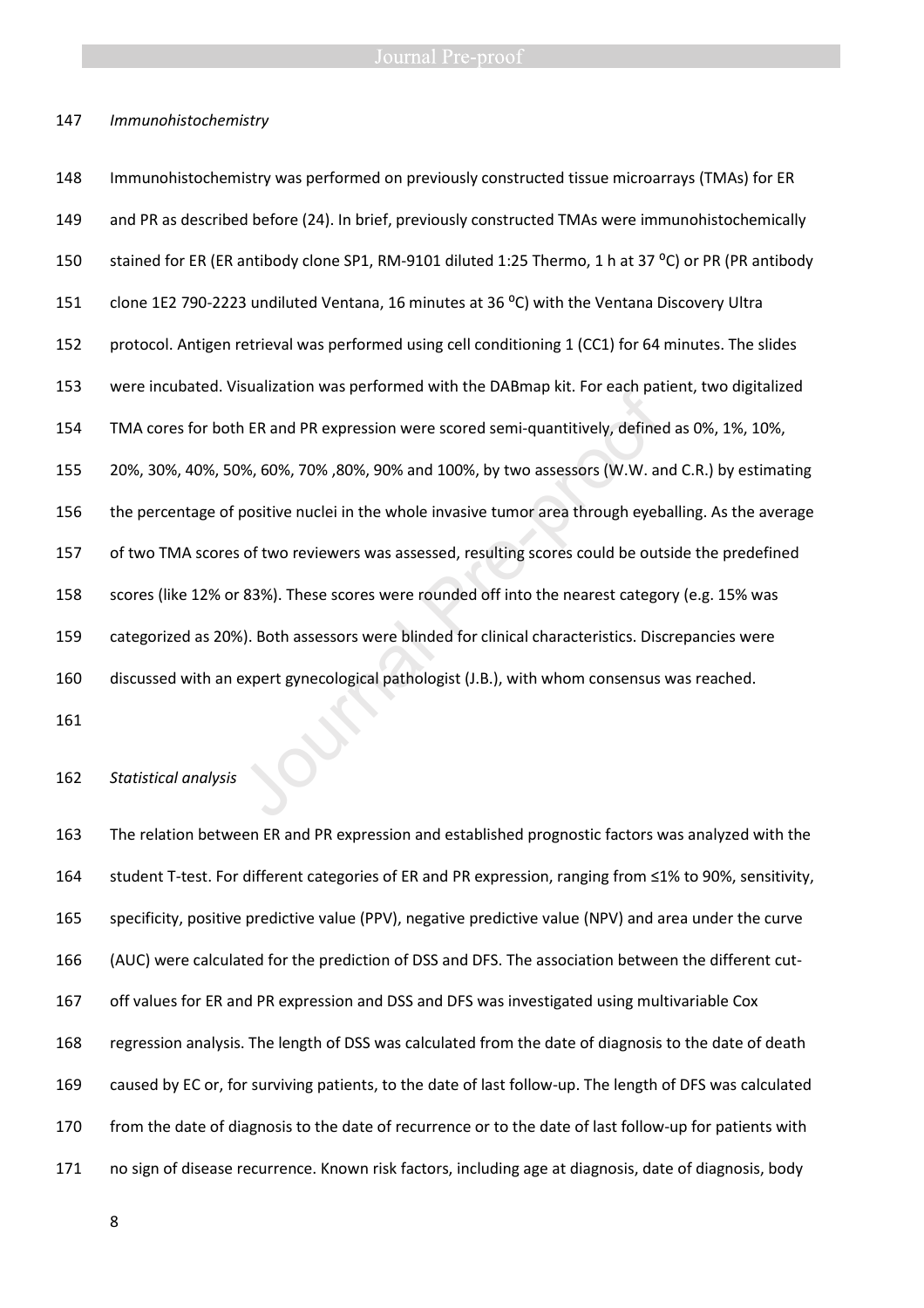172 mass index, CA125 serum level, postoperative tumor grade and histology, LVSI, MI and FIGO stage

173 were included in the analyses. Variables identified by univariable regression analysis with p<0.10

- 174 were used for multivariable regression analysis. For the cut-off values with the strongest associations
- 175 with outcome, Kaplan-Meier curves were constructed. The interobserver variability for scoring ER
- 176 and PR expression was evaluated using the Cohen's K-value. *P*-values <0.05 were considered to
- 177 indicate a significant difference. SPSS version 25 (SPSS IBM, New York, NY, USA) statistical software
- 178 was used to perform the statistical analyses.

J. Trape-proof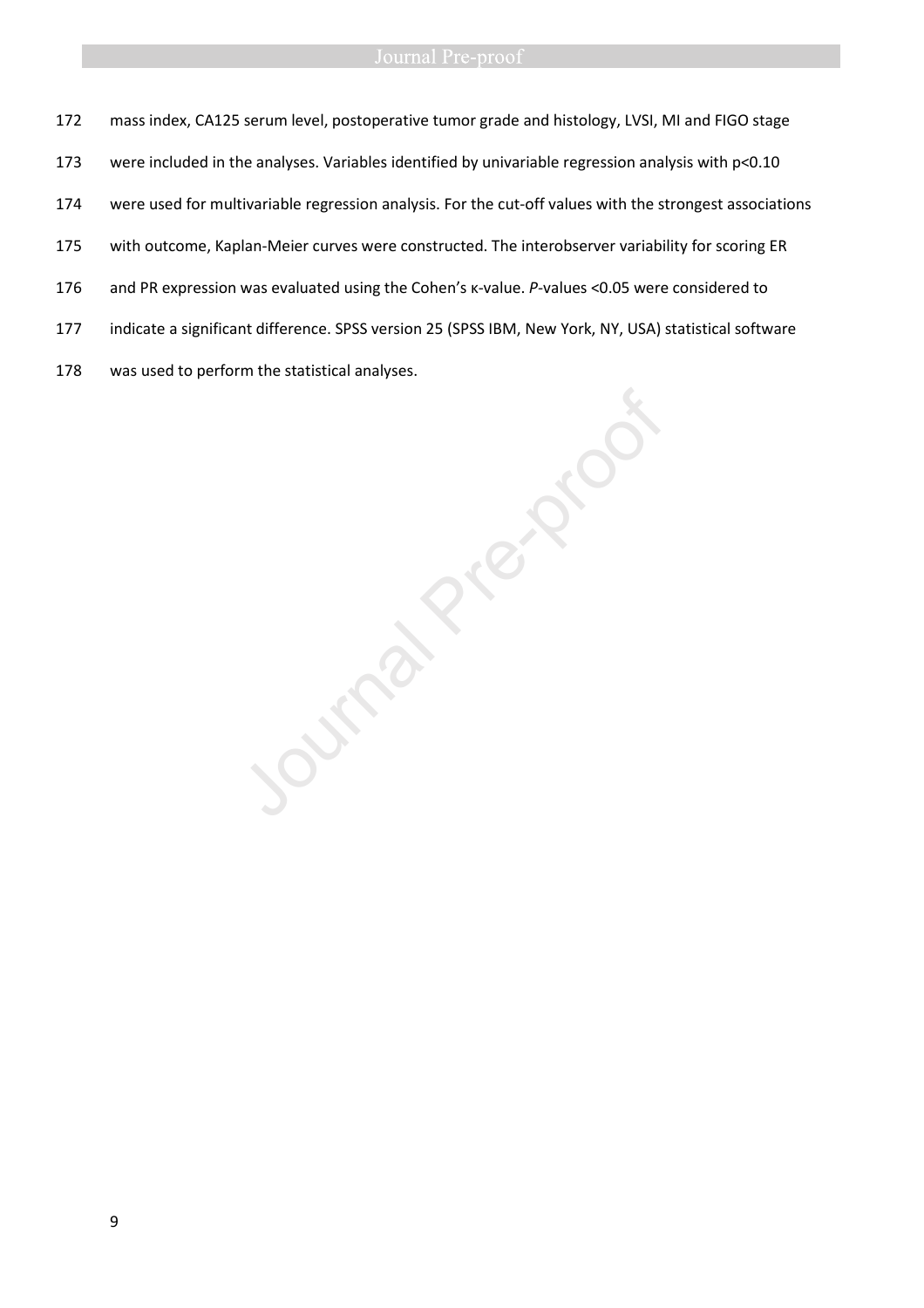### 179 **Results**

180

- 181 *ENITEC cohort*
- 182 A total of 527 EC patients were included in the analysis. The clinicopathological findings of this cohort
- 183 and the correlations with mean ER/PR expression are summarized in **Table 1**. The mean age was 65.9
- 184 years and the mean BMI was 30.4. Most patients had stage I-II (91%), low-grade disease (82%) with
- 185 EEC histology (95%). Among patients with stage I-II EC, 54.8% underwent lymphadenectomy.
- 186 Recurrences occurred in 12% of patients and 7% of patients died due to EC.
- 187 The mean ER expression was 72% (standard deviation [SD] 26%) and the mean PR expression was
- 188 59% (SD 27%). A significantly higher mean ER and PR expression was found in low-grade compared to
- 189 high-grade tumors (ER: 75% vs. 56%, respectively; PR: 63% vs. 42%, respectively). In addition, a
- 190 significantly higher PR expression was found in early stage compared to advanced stage EC (60% vs.
- 191 47%, respectively). ER and PR expression were significantly lower in patients with recurrence
- 192 compared to non-recurrent cases. PR expression was significantly higher in patients with red in 12% of patients and 7% of patients died due to EC.<br>ession was 72% (standard deviation [SD] 26%) and the mean Pl<br>ignificantly higher mean ER and PR expression was found in lov<br>is (ER: 75% vs. 56%, respectively; PR: 6
- 193 local/regional recurrences compared to patients with distant recurrence; for ER expression the
- 194 difference was not significant (p=0.087). ER and PR expression were significantly lower in patients
- 195 who died due to EC compared to non-EC related deaths.

196

197 *ER and PR at different cut-off values* 

198 Different categories for ER and PR expression cut-off values, starting at 1% and 10% with subsequent

- 199 increases of 10%, were defined. An overview of the sensitivity, specificity, PPV, NPV and AUC for each
- 200 cut-off value is provided for DSS in **Table 2** and for DFS in **Appendix A.**
- 201 The sensitivity of ER for DSS and DFS showed a substantial increase from the 70% to the 80% cut-off
- 202 (57% and 41%, respectively at 70% cut-off versus 89% and 70%, respectively at 80% cut-off)
- 203 indicating that patients with an ER expression of 90-100% have a lower risk for adverse outcome
- 204 compared to lower cut-off values. The AUC was similar for 70% and 80% cut-off values.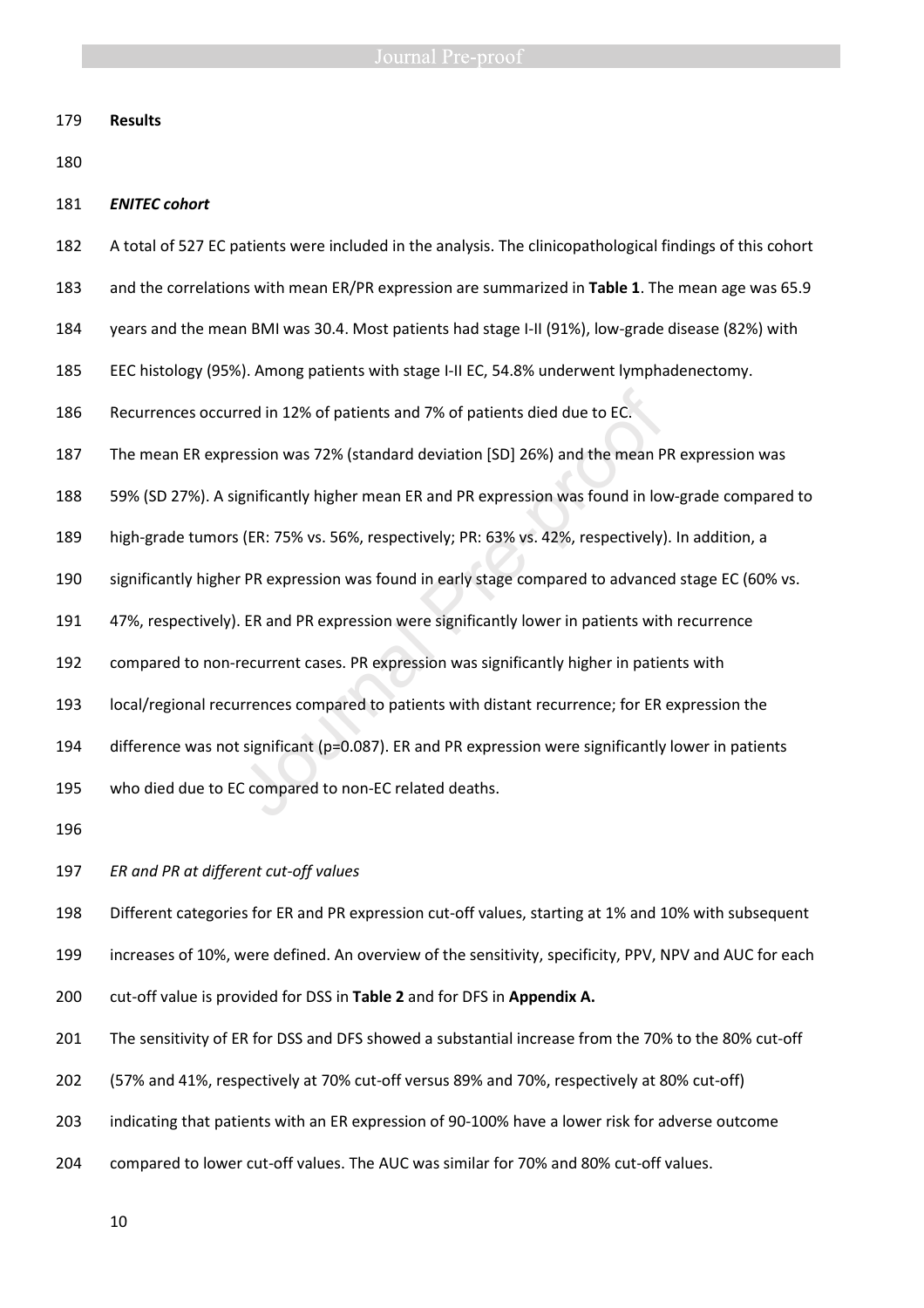- 205 Similar results were found for PR expression; a cut-off of 80% resulted in a sensitivity of 97% for DSS
- 206 and 86% for DFS compared to 86% and 65%, respectively at a 70% cut-off. The AUC was similar for

207 DFS and lower for 80% cut-off than 70% for DSS.

208 The specificity for identification of patients with impaired DSS and DFS was highest at a range of cut-

- 209 off values from 1% to 30% for ER and PR.
- 210
- 211 *Value of ER and PR expression in multivariable analysis*

212 The association between different cut-off values of ER and PR and outcome was analyzed using 213 multivariable Cox regression analyses including, age, grade, histology, lymphovascular space invasion, 214 FIGO stage, CA125 level and ER or PR expression. As is shown in **Figure 1A,** ER was an independent 215 marker for DSS at cut-off values of 1-40% and 70-80%. The association with DSS was strongest at the 216 80% cut-off value, indicating that the ratio of disease-specific mortality is highest when applying the 217 cut-off of ≤80% expression. PR was an independent marker for DSS at all cut-off values (**Figure 1B**). 218 ER expression was an independent marker for DFS at the cut-off values 10-30%, with the strongest 219 association at the 10% cut-off value (**Appendix B**). PR was an independent marker for DSS at all cut-220 off values and for DFS at cut-off values 10-20% (**Figure 1B and Appendix B**). A cut-off value of ER 1% 221 was not significantly associated with DSS nor DFS. etween different cut-off values of ER and PR and outcome was<br>regression analyses including, age, grade, histology, lymphovas<br>i level and ER or PR expression. As is shown in **Figure 1A**, ER wa<br>cut-off values of 1-40% and 70

222

223 *Risk groups*

224 Based on the results for sensitivity, specificity and multivariable regression analysis three risk groups 225 were defined using the 10% and 80% cut-off value as both cut-off values showed consistent 226 significant associations with outcome and the 80% cut-off value also had a high sensitivity for DSS 227 and DFS. Cases with 0-10% ER/PR expression had a high risk for adverse outcome, cases with 20-80% 228 ER/PR expression had an intermediate risk, and cases with ER/PR expression of 90-100% had a low 229 risk (**Figure 2**). Patients with 0-10% ER expression had a 5-year DSS of 75.9% [95%-CI: 62.5-89.3], 230 which was significantly lower compared to patients with an ER expression of 20-80% (5-years DSS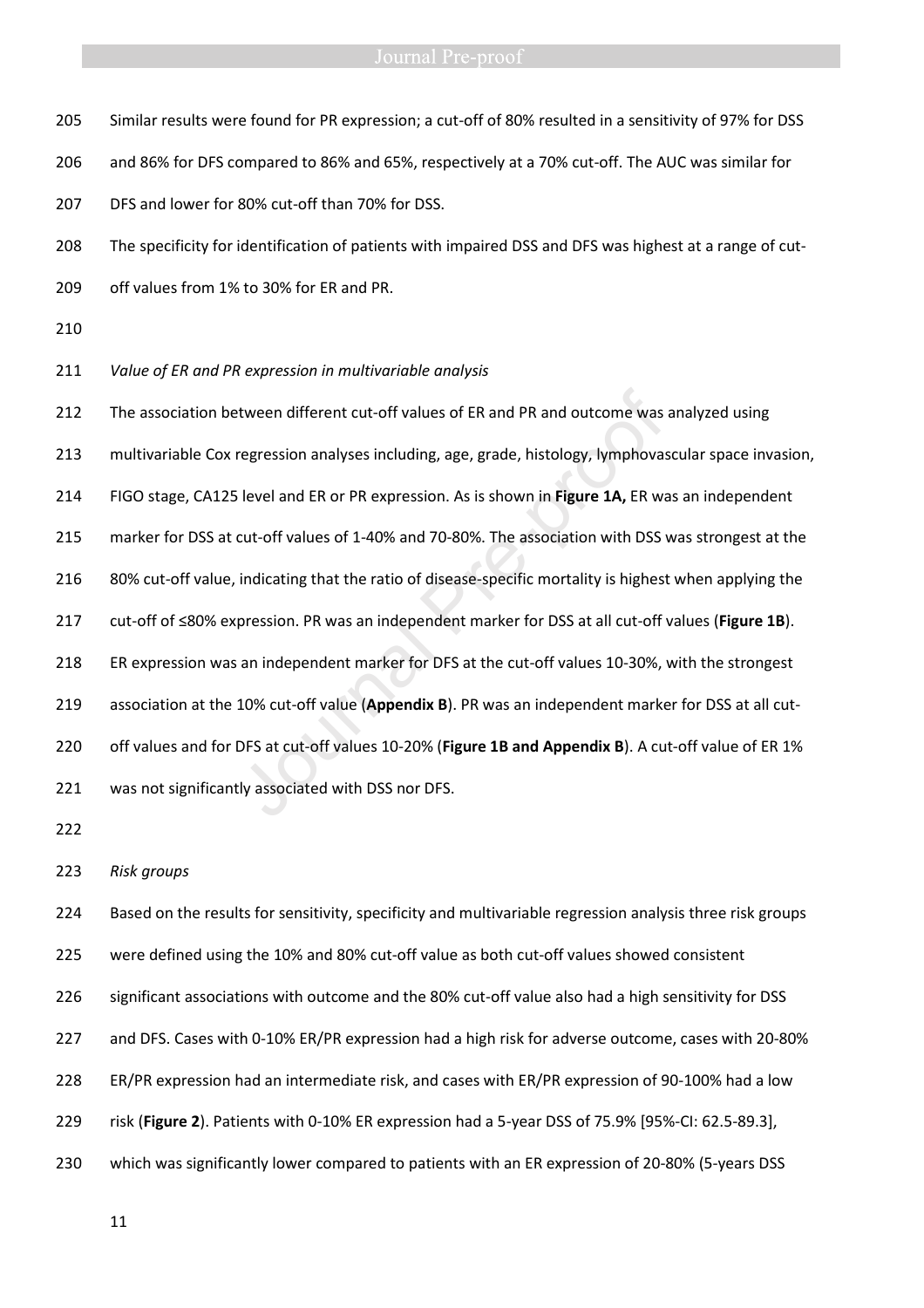| 231 | 93.0% [95%-CI 90.0-95.9], p=0.01) and an ER expression of 90-100% (5-year DSS 97.8% [95%-CI 95.7-       |
|-----|---------------------------------------------------------------------------------------------------------|
| 232 | 99.9], p<0.001, Figure 2A). The 5-year DSS of patients with 20-80% ER expression was also               |
| 233 | significantly lower than in patients with an ER expression of $90-100\%$ (p=0.009). Similarly, patients |
| 234 | with 0-10% PR expression had a lower 5-year DSS (83.3% [95%-CI 75.8-90.8]) compared to patients         |
| 235 | with a PR expression of 20-80% (93.9% [95%-CI 91.1-96.7], p=0.04) and 90-100% (100%, p<0.001,           |
| 236 | Figure 2B). The 5-year DSS of patients with a PR expression of 20-80% was also significantly lower      |
| 237 | than in patients with 90-100% PR expression (p=0.010). The 5-year DFS for 0-10% ER and PR               |
| 238 | expression was 67.5% [95%-CI 53.0-82.0] respectively 78.8% [95%-CI 70.6-87.0], which was                |
| 239 | significantly lower compared to 20-80% (ER: 89.9% [95%-CI 86.4-93.3], PR: 89.5 [95%-CI 86.0-93.0])      |
| 240 | and 90-100% ER and PR expression (ER: 90.4% [95%-CI: 86.1-94.7], PR: 92.3% [95%-CI: 87.6-97.0]).        |
| 241 | The DFS for the 20-80% and 90-100% risk groups was similar (see Appendix C). Figure 2C-F and            |
| 242 | Appendix C show DSS and DFS in low and high-grade carcinomas including Cox multivariable                |
| 243 | regression analysis with the high, intermediate and low risk groups. Most recurrences and deaths are    |
| 244 | observed in carcinomas with 0-10% ER/PR expression, while the 90-100% had the lowest proportion         |
| 245 | of cases with adverse outcome. The 0-10% ER/PR group has a significantly shorter DSS and DFS            |
| 246 | compared to the 90-100% group in high grade EC. In low grade EC, analysis is hampered by limited        |
| 247 | numbers of events in the groups.                                                                        |
|     |                                                                                                         |

248 The Cohen's κ for scoring ER/PR expression according to the three risk groups was 0.703.

249

250 *Combination of ER and PR*

251 A combination marker for ER and PR expression was analyzed in relation to outcome. A combined ER 252 and PR analysis, in which both ER and PR were ≤10% to be defined as negative, showed a sensitivity 253 of 22% for DSS and 14% for DFS and a specificity of 96% for DSS and 95% for DFS (see **Appendix D**). 254 ER and PR expression was discordant in 63 cases: 61 cases with positive ER and negative PR, and 2 255 cases with negative ER and positive PR. Application of the 80% cut-off value, in which both ER and PR 256 had to be >80% to be defined as positive, resulted in a sensitivity of 100% for DSS and 89% for DFS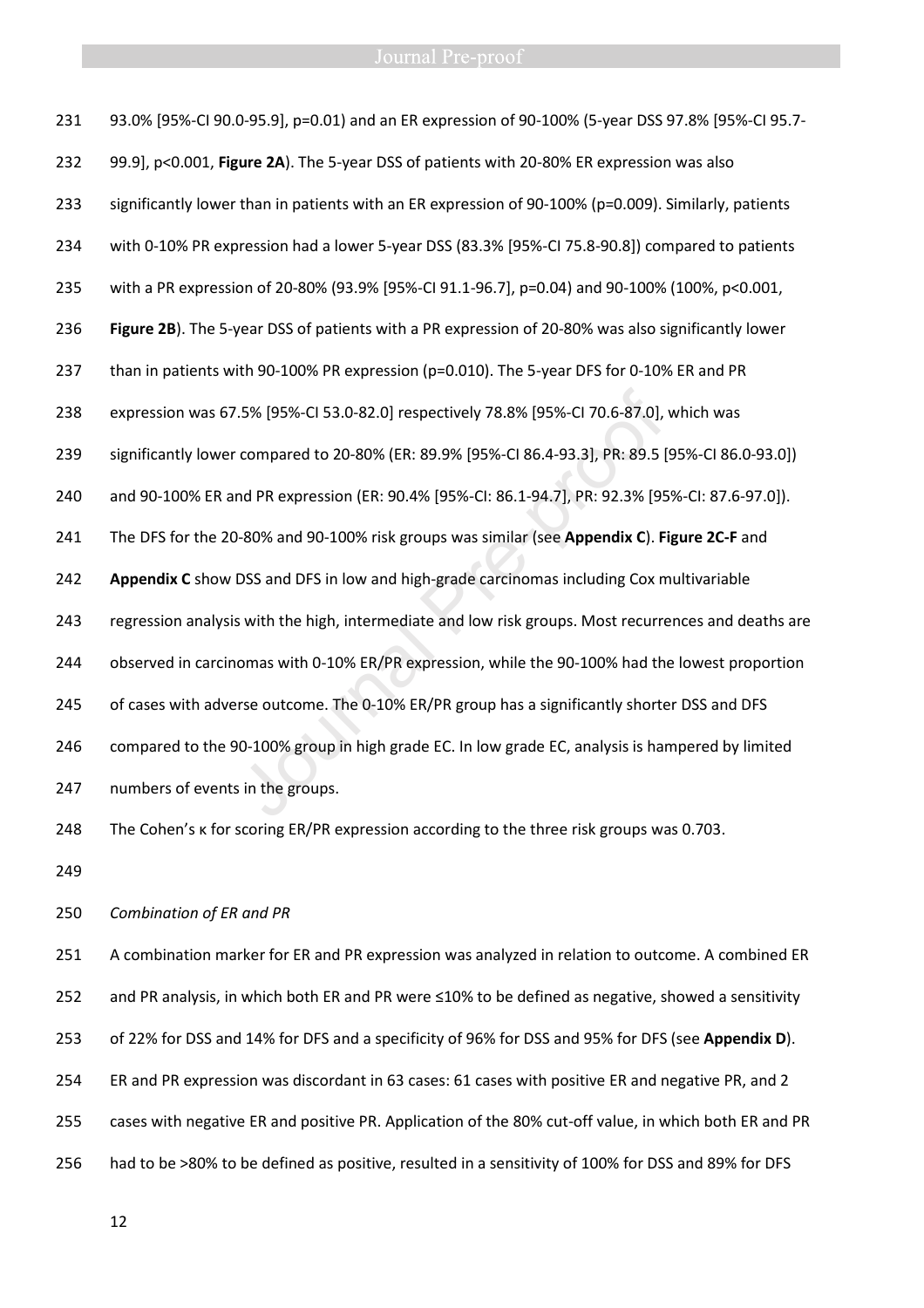257 and a specificity of 20% for DSS and DFS. Discordances between ER and PR occurred in 115 cases: 89

258 cases with positive ER and negative PR, and 26 cases with negative ER and positive PR.

259

### 260 *Vancouver cohort*

261 In total, 265 EC patients were included in the validation cohort. The clinicopathological findings of 262 this cohort and the correlations with mean ER/PR expression are shown in **Table 3**. Compared to the 263 ENITEC cohort, the validation cohort included a higher proportion of patients with high-grade tumors 264 (64% in Vancouver, 18% in ENITEC cohort) and more advanced stage, (30% in Vancouver, 9% in 265 ENITEC cohort). Recurrences occurred in 29% and EC-related death in 25%. The mean ER expression 266 was 53% (SD 35%) and the mean PR expression was 34% (SD 34%). ER and PR expression were 267 significantly lower in patients with a recurrence compared to non-recurrent cases. Patients that died 268 due to EC had a significantly lower ER and PR expression compared to patients with non EC-related 269 mortality or patients that were alive at the end of follow-up. r, 18% in ENITEC cohort) and more advanced stage, (30% in Vare<br>
ecurrences occurred in 29% and EC-related death in 25%. The r<br>
and the mean PR expression was 34% (SD 34%). ER and PR expression<br>
in patients with a recurrenc

270

271 *Validation*

272 The risk classification for ER and PR expression showed that patients with an ER expression of 0-10% 273 had a significantly lower 5-year DSS (70.8% [95%-CI: 59.0-81.6]) compared to patients with an ER 274 expression of 90 – 100% (91.6% [95%-CI 83.8-99.4], **Figure 3A**). There was no difference in DSS 275 between the group with 0-10% ER expression and the group with 20-80% ER expression (5-year DSS 276 67.7% [95%-CI: 58.7-76.7]). For PR expression, the 0-10% group had a significantly lower 5-year DSS 277 (66.9% [95%-CI: 57.7-76.1]) compared to patients with a PR expression of 90-100% (5-year DSS 89.7% 278 [95%-CI 76.0-100.0]) and 20-80% (77.9% [95%-CI: 69.3-86.5], **Figure 3B**). The 5-year DFS for ER 279 expression of 0-10% and 20-80% was 62.6% [95%-CI 50.7-74.5] respectively 62.3% [95%-CI 53.8-70.8] 280 which was significantly lower compared to 90-100% ER expression (89.6% [95%-CI 82.1-97.1], 281 **Appendix E**). The 5-year DFS for a PR expression of 0-10% was 58.2% [95%-CI 49.3-67.1] which was 282 significantly lower compared to a PR expression of 20-80% and 90-100% (76.1% [95%-CI: 68.0-84.2]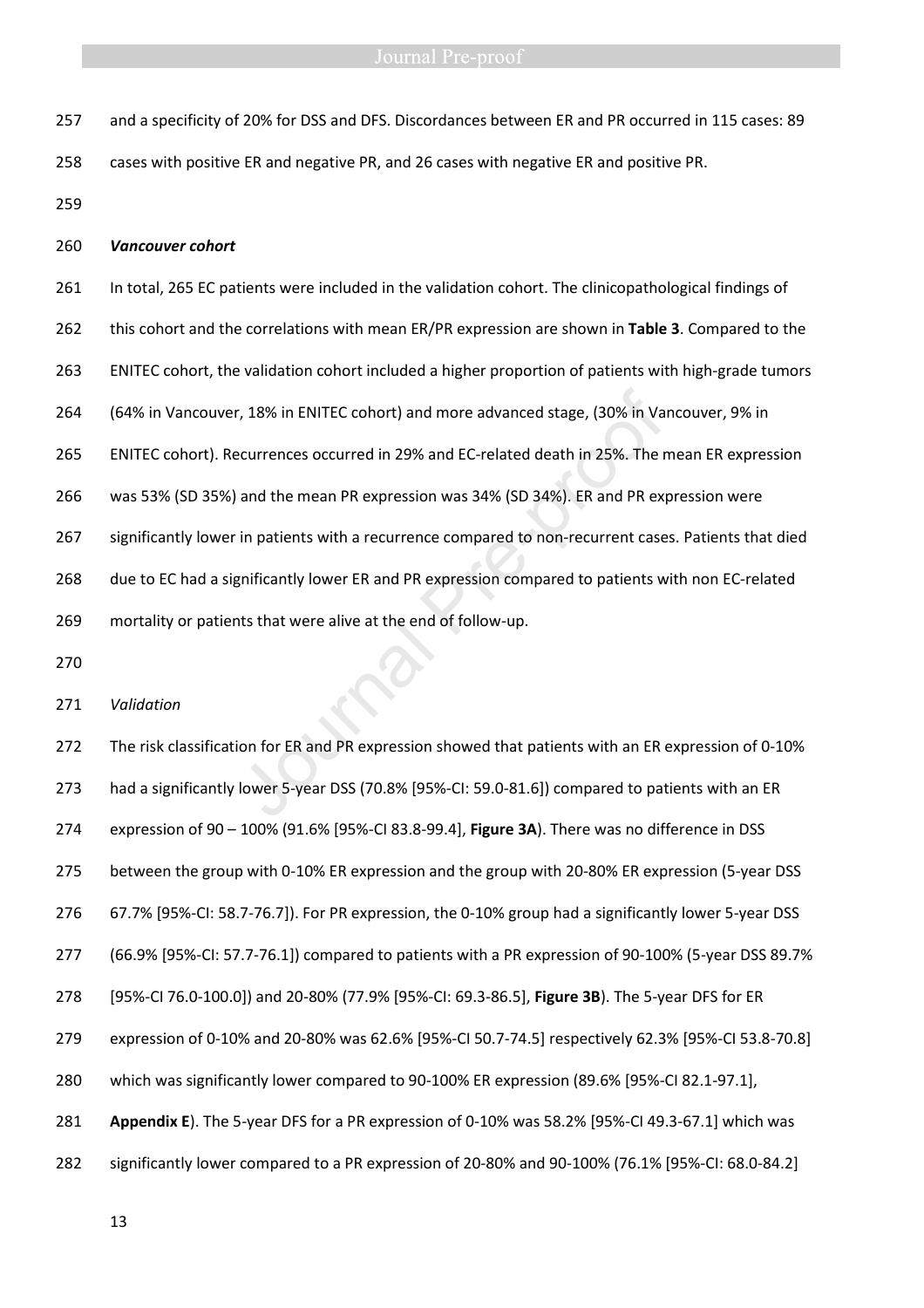- 283 and 88.8% [95%-CI: 76.3-100.0]). The Cohen's κ for scoring ER/PR expression according to the three
- 284 risk groups in this cohort was 0.796.

Ournal Pre-proof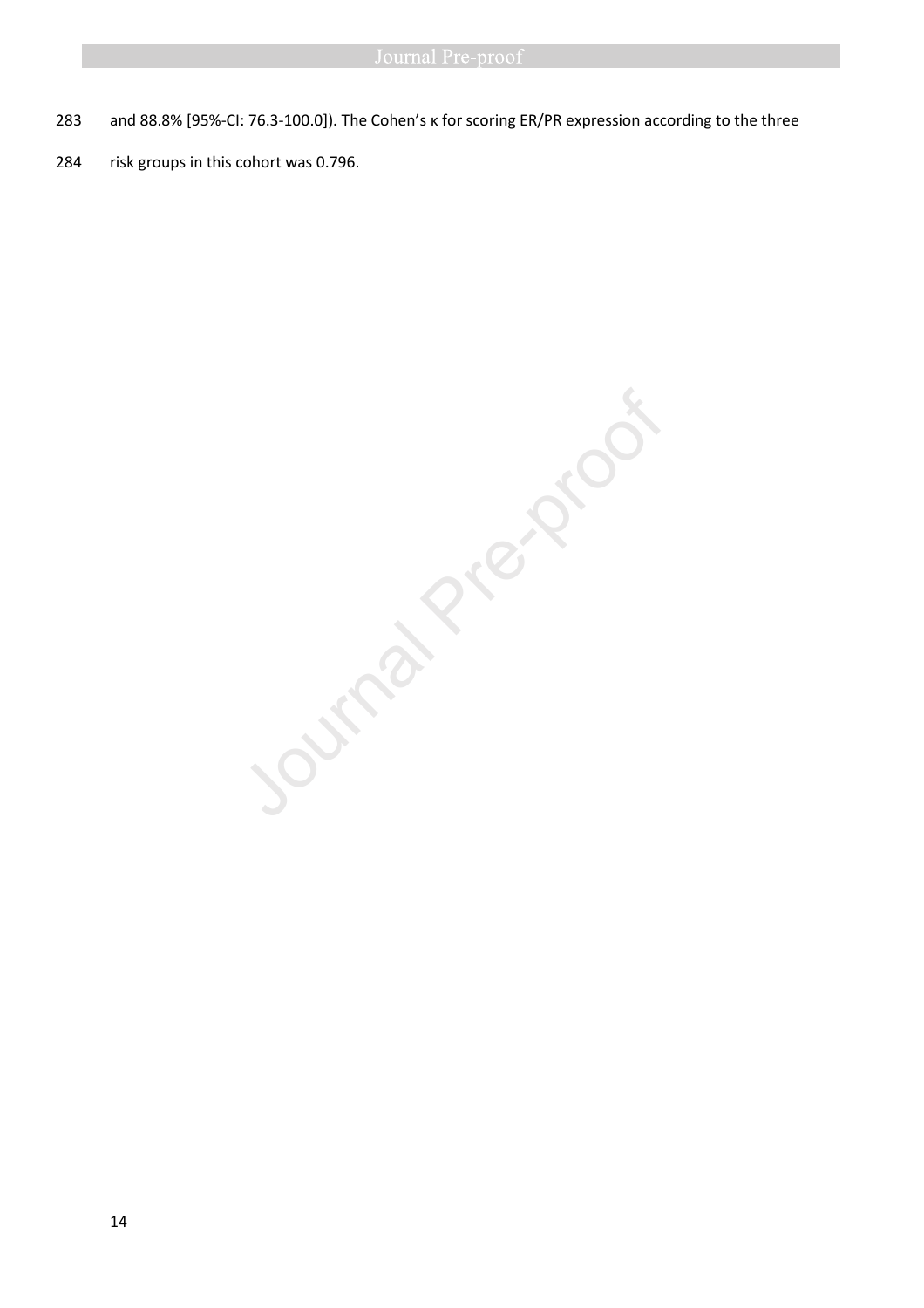### 285 **Discussion**

286 In the present study we have confirmed the prognostic value of ER and PR expression and 287 determined the cut-off values with the strongest prognostic value for clinical outcome in EC. Based 288 on our results, we propose an EC-specific classification for ER and PR expression into three groups: a 289 high risk group with ER and PR expression between 0 and 10% and unfavorable outcome, an 290 intermediate risk group with ER/PR expression between 20 and 80% and a low risk group with ER/PR 291 expression between 90 and 100% with a favorable outcome. The validity of this EC-specific 292 classification was confirmed in an independent validation cohort consisting of predominantly high-293 grade EC. The low and high risk groups were consistently identified in low and high-grade cancers, 294 whereas the intermediate group showed a variable outcome depending on tumor grade. 295 The results of our study indicate that patients with ER/PR expression >10% exhibit different clinical 296 behavior and can be further stratified in intermediate and low risk groups. This highlights the 297 relevance of reporting semicontinuous values for ER/PR expression as opposed to dichotomous 298 values (e.g. positive, negative). Previous studies have focused on one cut-off value (e.g. 1% or 10% of 299 positive tumor nuclei, or a staining-intensity index cut-off value of 3 (on a 0-9 scale)) to differentiate 300 between favorable and unfavorable prognosis (25-28). To our knowledge, this is the first study that 301 identified two cut-off values for ER/PR expression. The cut-off values of 1% and 10% are most 302 frequently used for ER/PR expression in endometrial and breast cancer worldwide (19, 20). In this 303 study, the ≤10% cut-off value was shown to be superior to ≤1% cut-off value, as the ≤1% cut-off value 304 lacked significant associations with outcome in multivariable regression analysis. These findings are 305 supported by results of the study in breast cancer of Yi et al. in which cut-off values of 1% and 10% 306 were compared among 9 639 patients (19). Patients with an ER expression of 1-9% and <1% had a 307 similar outcome, while patients with an expression ≥10% had a better outcome compared to those 308 with 1-9% and <1%. The recently updated American Society of Clinical Oncology/College of American 309 Pathologists (ASCO/CAP) guideline on ER and PR testing in breast cancer endorsed the clinical En 50 and 100% with a favorable outcome. The valluly of this is<br>confirmed in an independent validation cohort consisting of pr<br>and high risk groups were consistently identified in low and hi<sub>l</sub><br>mediate group showed a varia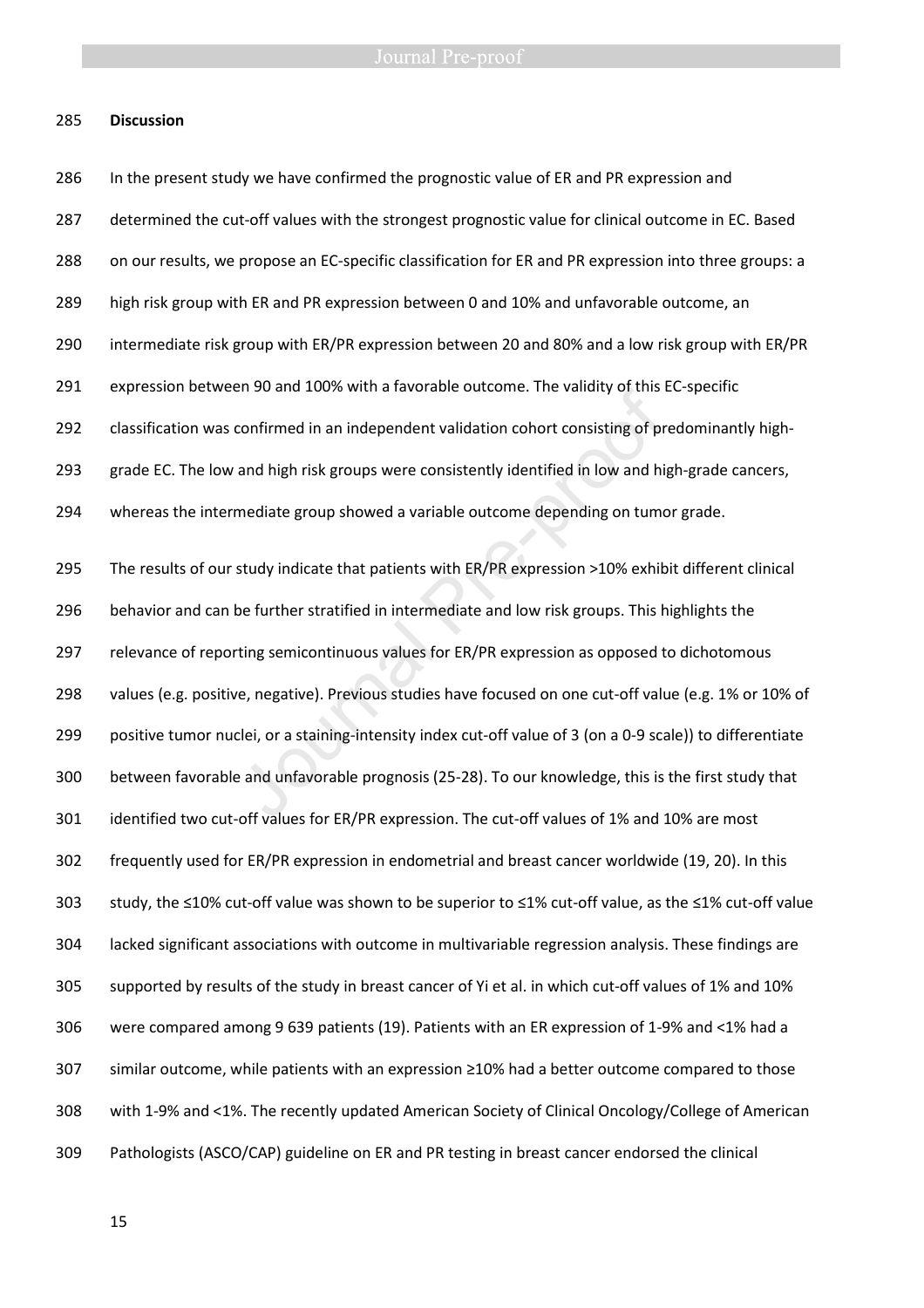310 importance of the 10% cut-off value for ER, also in relation to prediction of response to adjuvant 311 endocrine treatment (20). In our study, the cut-off values of 10% and 20% for ER and PR positivity 312 performed similarly in terms of sensitivity and specificity and associations with outcome in 313 multivariable analysis. We selected the 10% cut-off value because it is a highly reproducible cut-off 314 value and it is consistent with currently used cut-off values in EC and breast cancer (29). ER and PR 315 expression was observed both in EEC and NEEC. Although NEECs are considered to develop 316 independent of estrogen, ER and PR are present in around 40% of NEEC, in line with the results of 317 this study (30, 31).

318 The cut-off value of 80% showed a higher sensitivity compared to 70% while the AUCs were mostly 319 similar between the two cutoffs. Therefore, the cut-off value of 80% was selected in the EC-specific 320 classification indicating that patients with an ER or PR expression of 90-100% have a low risk for 321 adverse outcome. These findings are in line with the results of Weinberger et al., in which cut-off 322 values of 78% for ER and 88% for PR provided optimal cut-off values to stratify EC-patients into low 323 and high risk groups based on preoperative biopsies (32). To our knowledge, there are no other 324 studies available that explored the 80% cut-off value in relation to prognosis in EC. 325 The results of this study suggest that ER and PR have complementary value in identifying high-risk 326 and low-risk populations. At the cut-off value 10%, ER had a higher specificity than PR, indicating that 327 ER ≤10% could be applied to identify high-risk cases. At the cut-off value 80%, PR had a higher 328 sensitivity than ER, suggesting that PR is, more than ER, able to identify a low-risk population. Based 329 on this data no superiority for ER or PR could be found, supporting the routine performance of both 330 ER and PR in all EC patients. The state of 80% showed a higher sensitivity compared to 70% while the<br>ne two cutoffs. Therefore, the cut-off value of 80% was selected<br>ating that patients with an ER or PR expression of 90-100% have<br>These findings are in

331 For ER and PR expression assessment in EC, pre-analytic, analytic and post-analytic factors play a 332 role, as in breast cancer. In breast cancer these factors have been addressed by the ASCO/CAP 333 guidelines for ER and PR testing in breast cancer (20). In the present study we expect no problems in 334 the pre-analytic phase, as the biopsy material was fixed in buffered formalin as soon as it was 335 acquired. In the analytic phase, the type of antibody used plays an important role. The ER and PR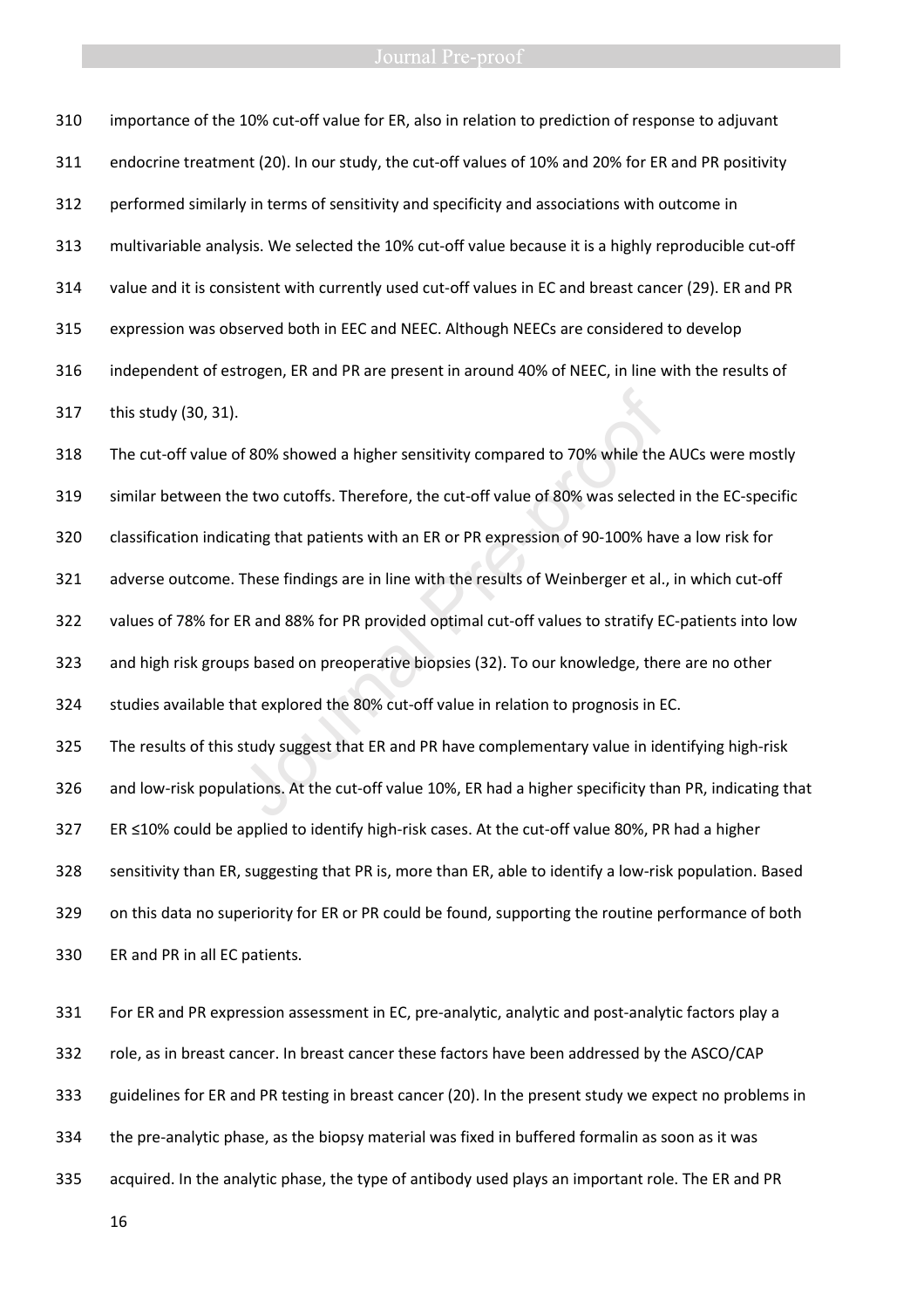336 antibodies we used in the present study for EC are also used in breast cancer (33). In both cohorts 337 (ENITEC and Vancouver) we used the same clone SP1 for ER and two different clones for PR (PgR 338 1294 in the ENITEC and 1E2 in the Vancouver cohort). As is known for breast cancer, different clones 339 for the ER and PR can give different results for the ER and PR expression and this should be 340 appreciated in interpreting results. This is of importance as different pathology laboratories may use 341 different antibodies (33). An important post-analytic factor is the interpretation of the ER and PR 342 expression by the pathologist. We reached a Cohen's κ of 0.703 and 0.796 for scoring ER/PR 343 expression according to the three risk groups in the ENITEC and Vancouver cohort, respectively. This 344 is in line with results of recent studies in EC (1, 11).

345 Immunohistochemical analysis for ER and PR expression is currently performed manually. Digital 346 image analysis can also assist in scoring biomarkers and can contribute to a more objective and 347 reproducible evaluation. Interestingly, in prostate cancer, digital image analysis was shown to 348 significantly improve interobserver variability for scoring of ER expression (34). The cut-off values 349 identified in this study could guide both manual and digital evaluation of immunohistochemical 350 analysis for ER and PR. ing to the three risk groups in the ENITEC and Vancouver cohor<br>Its of recent studies in EC (1, 11).<br>Inical analysis for ER and PR expression is currently performed n<br>also assist in scoring biomarkers and can contribute to

351 In 2013, The Cancer Genome Atlas (TCGA) suggested a new classification of EC subgroups based on 352 four prognostic subgroups with distinct molecular signatures (35). Available evidence on the 353 prognostic value of ER/PR expression within these subgroups has shown contradictory results 354 possibly due to application of multiple cut-off values for ER/PR expression. (24, 36) Further 355 integration of ER/PR expression, using the updated cut-off values, with the TCGA classification is 356 relevant to better identify the prognostic value of ER and PR expression within the TCGA subgroups. 357 The strengths of this study include confirmation of the results in an independent study cohort, and 358 the use of a large number of patients in both cohorts. Validation of the results in a cohort with a 359 substantial number of non-endometrioid tumors indicates that the EC-specific classification for 360 ER/PR expression can be applied in EEC and NEEC, although the prognostic relevance appears most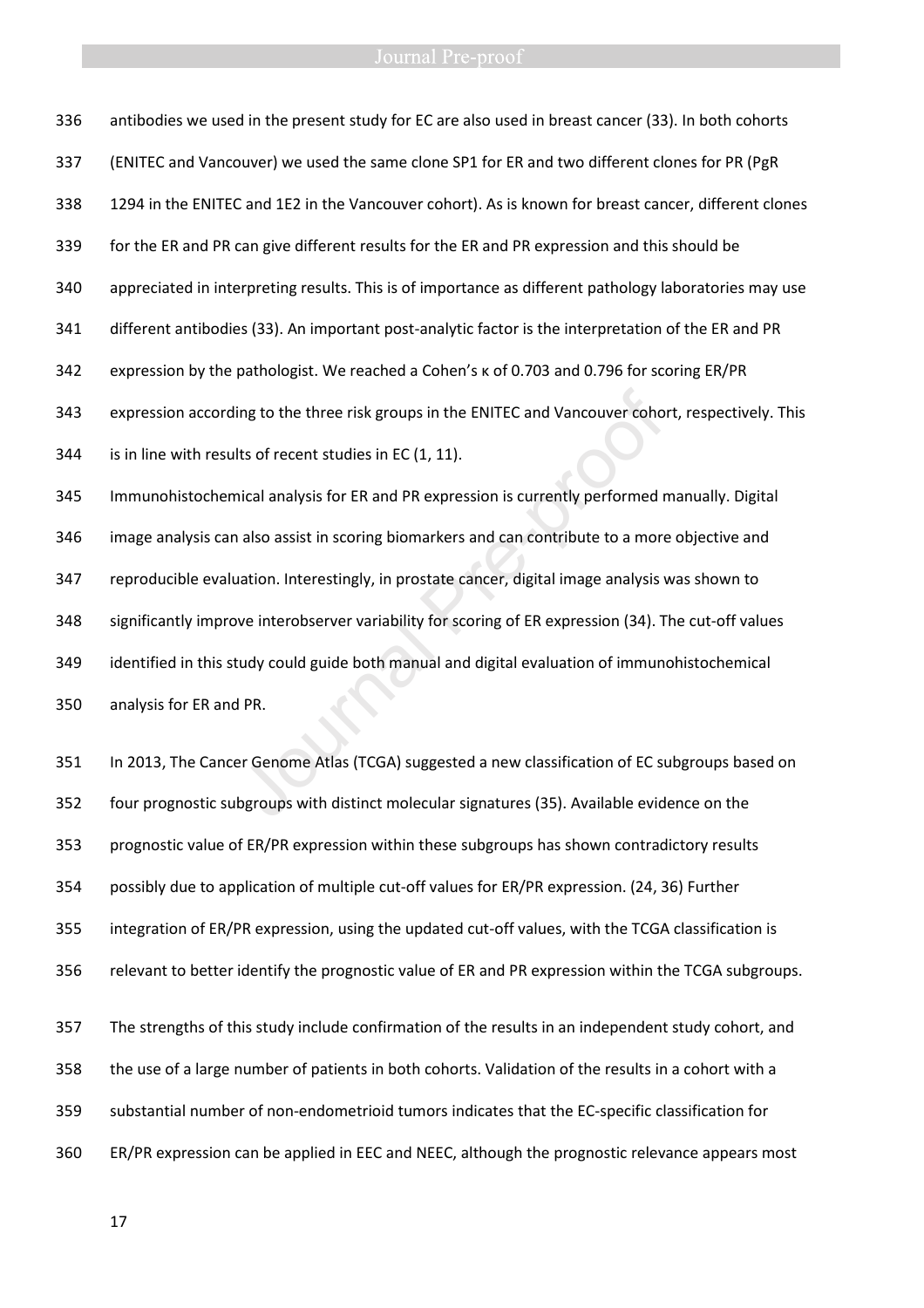361 pronounced in low grade EC. In addition, scoring for ER and PR according to this EC-specific system is 362 easy to use and adds relevant prognostic information to current clinical practice. Finally, ER and PR 363 are affordable immunohistochemical markers that are available in pathological laboratories 364 worldwide and thus this scoring system could be easily implemented in routine practice. However, 365 there are also some limitations to address. First, lymphadenectomy was not performed in a 366 substantial number of cases, possibly affecting tumor staging. Second, the correlation between ER 367 and PR expression in preoperative and postoperative material has not been investigated in EC. 368 However, in breast cancer, multiple studies have reported concordance rates between biopsy and 369 surgical specimen of at least 85%, indicating that validation of findings in preoperative material can 370 be performed in tumors from surgical specimens (37, 38). Third, we did not relate the reported cut-371 off values to staining-intensity scores. However, the percentage score is more relevant than staining-372 intensity scores as confirmed by a recent study that compared a percentage score with staining-373 intensity scores in EC (15, 20). Also, data on molecular subgroups were lacking (e.g. *POLE* and 374 mismatch repair status) and therefore it was not possible to investigate the prognostic value of ER 375 and PR expression within the TCGA molecular subgroups. Finally, the agreement between ER and PR 376 expression in whole slide and tissue microarray, as used in our study, is supported by a recent study 377 from Visser et al. in which discordant expression was found in just 6% of cases (39). 378 In conclusion, we have identified prognostic groups based on ER and PR expression and we propose t cancer, multiple studies have reported concordance rates be<br>of at least 85%, indicating that validation of findings in preope<br>umors from surgical specimens (37, 38). Third, we did not relat<br>ing-intensity scores. However,

379 classification according to a high risk (0-10%), intermediate risk (20-80%) and low risk (90-100%)

380 group.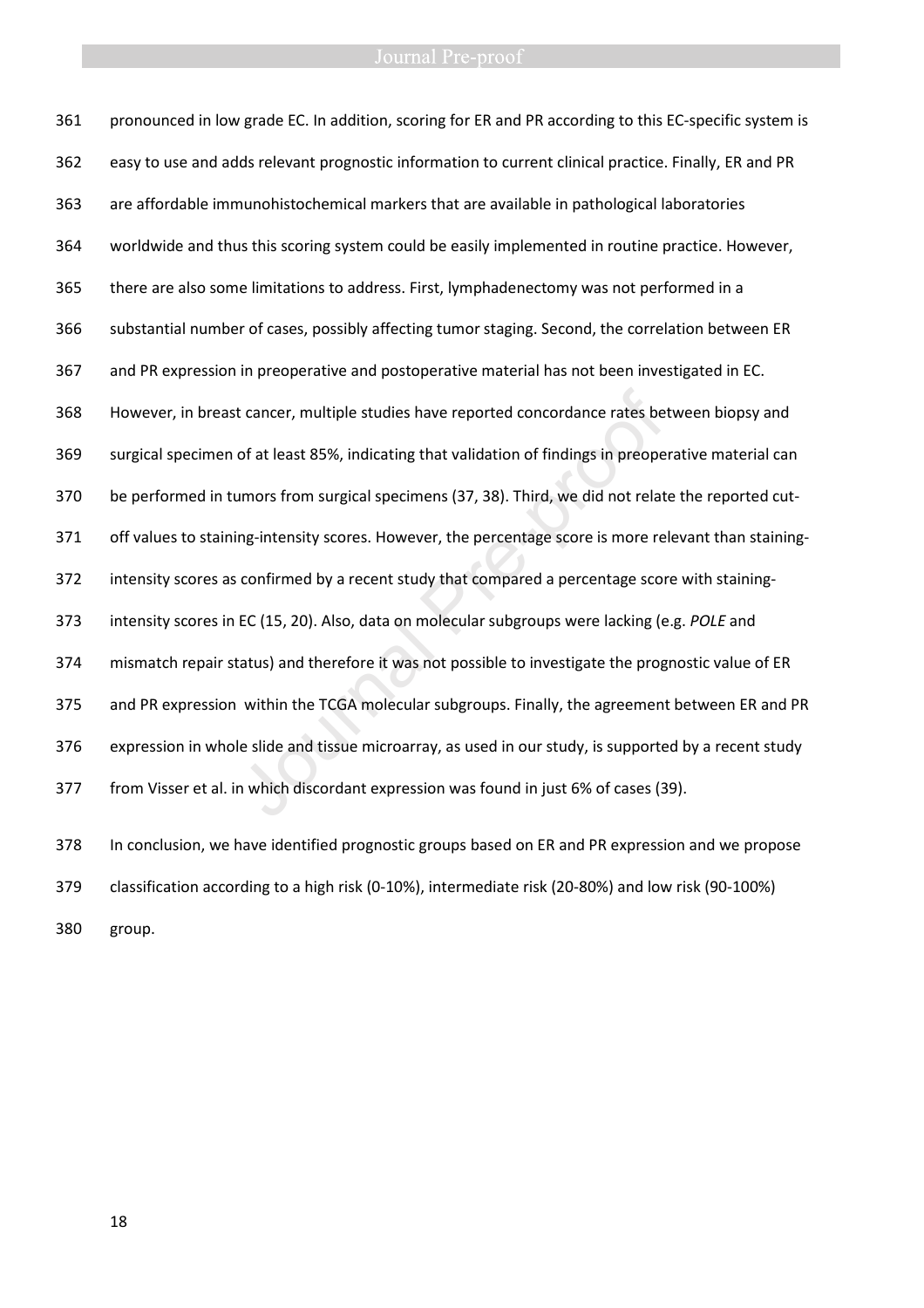### 381 **Additional information**

- 382 *Acknowledgements*
- 383 None

### 384 *Authors' contributions*

- 385 WW and CR: study concept, data curation, formal analysis, manuscript writing and review, HKV, JB,
- 386 NV, KvdV: formal analysis , manuscript review and editing, PB: manuscript editing and review, SL, MS,
- 387 PB, MH, EC, AGM, AR, GM, JH, MK, VW, MB, JH, MS, XMG, FA, CK, JM: investigation and manuscript AR, GM, JH, MK, VW, MB, JH, MS, XMG, FA, CK, JM: investigati<br>igation and manuscript editing, JP: study concept, manuscript of<br>nd consent to participate<br>erformed in accordance to the Declaration of Helsinki and v<br>w Board at
- 388 review, JM: investigation and manuscript editing, JP: study concept, manuscript editing and review.

### 389 *Ethics approval and consent to participate*

- 390 This study was performed in accordance to the Declaration of Helsinki and was approved by the
- 391 Institutional Review Board at the Radboud university medical center (reference number 2015-2101).
- 392 The need to obtain consent was waived based on the code of conduct for responsible use of human
- 393 tissue in medical research (40).

### 394 *Consent for publication*

- 395 Not applicable
- 396 *Research data availability*
- 397 The data can be made available on reasonable request from the authors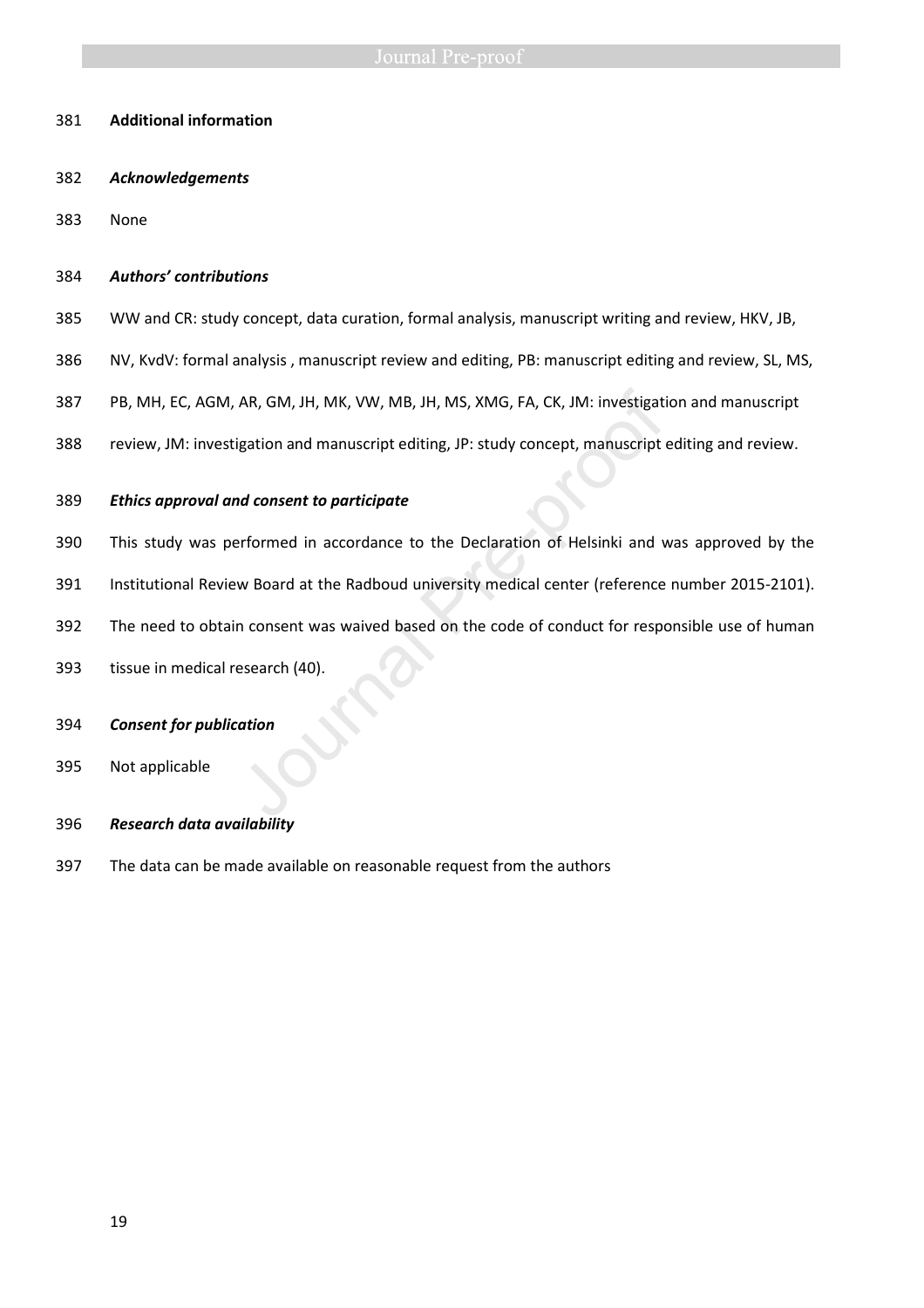### 398 **References**

399 1. Trovik J, Wik E, Werner HM, Krakstad C, Helland H, Vandenput I, Njolstad TS, Stefansson IM, 400 Marcickiewicz J, Tingulstad S, Staff AC, MoMa TECsg, Amant F, Akslen LA, Salvesen HB. Hormone 401 receptor loss in endometrial carcinoma curettage predicts lymph node metastasis and poor outcome 402 in prospective multicentre trial. Eur J Cancer 2013; 49, 3431-3441. 403 2. Jongen V, Briet J, de Jong R, ten Hoor K, Boezen M, van der Zee A, Nijman H, Hollema H. 404 Expression of estrogen receptor-alpha and -beta and progesterone receptor-A and -B in a large 405 cohort of patients with endometrioid endometrial cancer. Gynecol Oncol 2009; 112, 537-542. 406 3. Conneely OM, Mulac-Jericevic B, Lydon JP. Progesterone-dependent regulation of female 407 reproductive activity by two distinct progesterone receptor isoforms. Steroids 2003; 68, 771-778. 408 4. Mylonas I, Jeschke U, Shabani N, Kuhn C, Kriegel S, Kupka MS, Friese K. Normal and malignant 409 human endometrium express immunohistochemically estrogen receptor alpha (ER-alpha), estrogen 410 receptor beta (ER-beta) and progesterone receptor (PR). Anticancer Res 2005; 25, 1679-1686. 411 5. Evans RM. The steroid and thyroid hormone receptor superfamily. Science 1988; 240, 889- 412 895. 413 6. Tsai MJ, O'Malley BW. Molecular mechanisms of action of steroid/thyroid receptor 414 superfamily members. Annual review of biochemistry 1994; 63, 451-486. 415 7. Fritz M.A., Speroff L. Clinical Gynecologic Endocrinology and Infertility. Philadelphia: 416 Lippincott Williams & Wilkins, 2011. 417 8. Ellenson HL, Ronnett BM, Soslow RA, Zaino RJ, Kurman RJ. Endometrial carcinoma. In: 418 Kurman RJ, Ronnett BM, Ellenson HL, eds. Blaustein's Pathology of the Female Genital Tract. New 419 York: Springer, 2011, p. 393-452. 420 9. Sherman ME. Theories of endometrial carcinogenesis: a multidisciplinary approach. Mod 421 Pathol 2000; 13, 295-308. 422 10. Bokhman JV. Two pathogenetic types of endometrial carcinoma. Gynecol Oncol 1983; 15, 10- 423 17. 424 11. van der Putten LJM, Visser NCM, van de Vijver K, Santacana M, Bronsert P, Bulten J, 425 Hirschfeld M, Colas E, Gil-Moreno A, Garcia A, Mancebo G, Alameda F, Trovik J, Kopperud RK, Huvila 426 J, Schrauwen S, Koskas M, Walker F, Weinberger V, Minar L, Jandakova E, Snijders M, van den Berg-427 van Erp S, Matias-Guiu X, Salvesen HB, Werner HMJ, Amant F, Massuger L, Pijnenborg JMA. Added 428 Value of Estrogen Receptor, Progesterone Receptor, and L1 Cell Adhesion Molecule Expression to 429 Histology-Based Endometrial Carcinoma Recurrence Prediction Models: An ENITEC Collaboration 430 Study. Int J Gynecol Cancer 2018; 28, 514-523. 431 12. Zannoni GF, Monterossi G, De Stefano I, Gargini A, Salerno MG, Farulla I, Travaglia D, Vellone 432 VG, Scambia G, Gallo D. The expression ratios of estrogen receptor alpha (ERalpha) to estrogen 433 receptor beta1 (ERbeta1) and ERalpha to ERbeta2 identify poor clinical outcome in endometrioid 434 endometrial cancer. Hum Pathol 2013; 44, 1047-1054. 435 13. van Weelden WJ, Massuger L, Enitec, Pijnenborg JMA, Romano A. Anti-estrogen Treatment in 436 Endometrial Cancer: A Systematic Review. Front Oncol 2019; 9, 359. 437 14. Ethier JL, Desautels DN, Amir E, MacKay H. Is hormonal therapy effective in advanced 438 endometrial cancer? A systematic review and meta-analysis. Gynecol Oncol 2017; 147, 158-166. 439 15. Wang Y, Ma X, Wang Y, Liu Y, Liu C. Comparison of Different Scoring Systems in the 440 Assessment of Estrogen Receptor Status for Predicting Prognosis in Endometrial Cancer. Int J Gynecol 441 Pathol 2019; 38, 111-118. 442 16. Palmer DC, Muir IM, Alexander AI, Cauchi M, Bennett RC, Quinn MA. The prognostic 443 importance of steroid receptors in endometrial carcinoma. Obstet Gynecol 1988; 72, 388-393. 444 17. Krakstad C, Trovik J, Wik E, Engelsen IB, Werner HM, Birkeland E, Raeder MB, Oyan AM, 445 Stefansson IM, Kalland KH, Akslen LA, Salvesen HB. Loss of GPER identifies new targets for therapy 446 among a subgroup of ERalpha-positive endometrial cancer patients with poor outcome. Br J Cancer 447 2012; 106, 1682-1688. um express immunionistical entrictally estiogent receptor applie (to beta) and progesterone receptor (PR). Anticancer Res 2005; 25.<br>The steroid and thyroid hormone receptor superfamily. Science<br>"Malley BW. Molecular mechan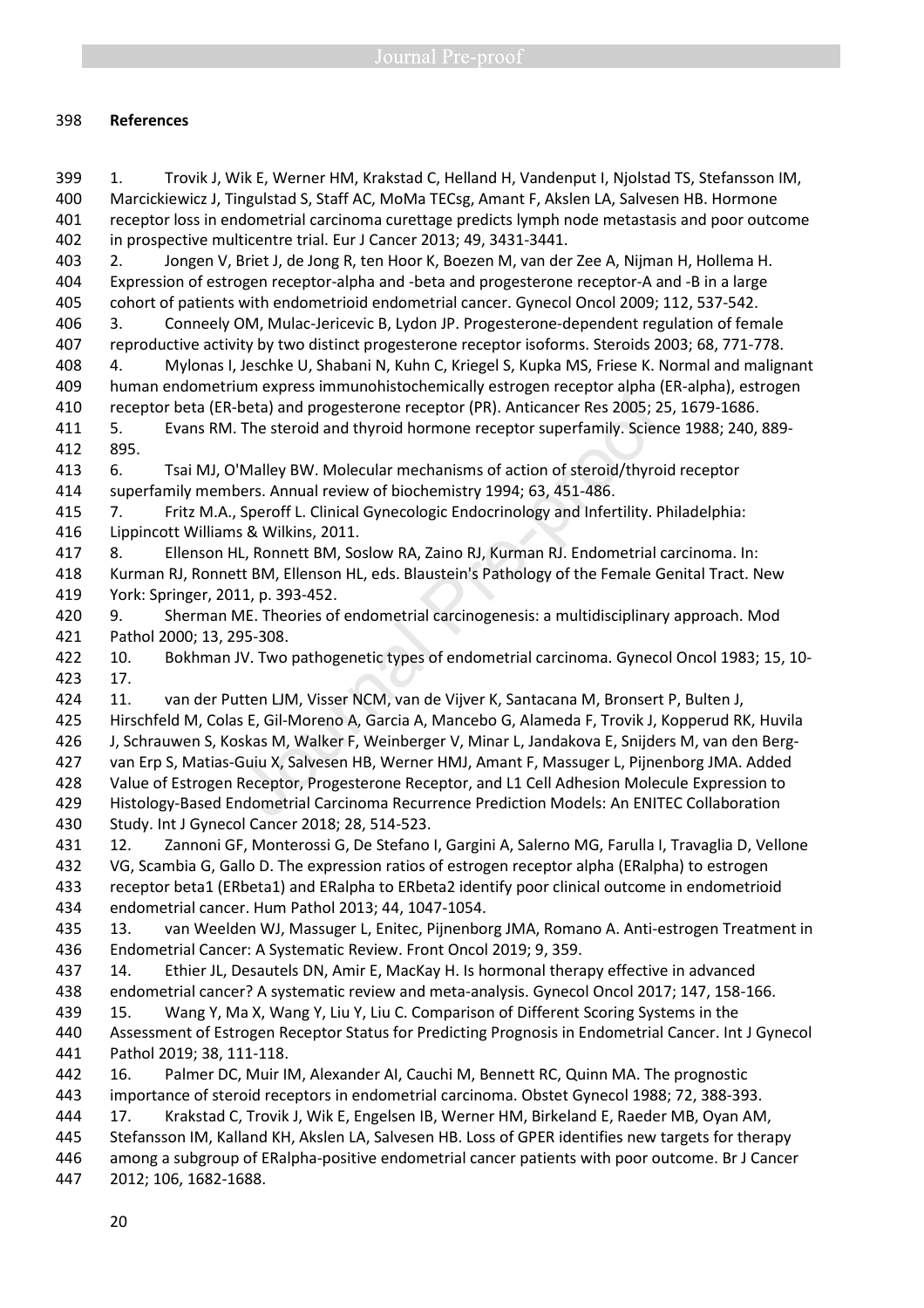448 18. Singh M, Zaino RJ, Filiaci VJ, Leslie KK. Relationship of estrogen and progesterone receptors 449 to clinical outcome in metastatic endometrial carcinoma: a Gynecologic Oncology Group Study. 450 Gynecol Oncol 2007; 106, 325-333. 451 19. Yi M, Huo L, Koenig KB, Mittendorf EA, Meric-Bernstam F, Kuerer HM, Bedrosian I, Buzdar 452 AU, Symmans WF, Crow JR, Bender M, Shah RR, Hortobagyi GN, Hunt KK. Which threshold for ER 453 positivity? a retrospective study based on 9639 patients. Ann Oncol 2014; 25, 1004-1011. 454 20. Allison KH, Hammond MEH, Dowsett M, McKernin SE, Carey LA, Fitzgibbons PL, Hayes DF, 455 Lakhani SR, Chavez-MacGregor M, Perlmutter J, Perou CM, Regan MM, Rimm DL, Symmans WF, 456 Torlakovic EE, Varella L, Viale G, Weisberg TF, McShane LM, Wolff AC. Estrogen and Progesterone 457 Receptor Testing in Breast Cancer: ASCO/CAP Guideline Update. J Clin Oncol 2020, JCO1902309. 458 21. van der Putten LJ, Visser NC, van de Vijver K, Santacana M, Bronsert P, Bulten J, Hirschfeld M, 459 Colas E, Gil-Moreno A, Garcia A, Mancebo G, Alameda F, Trovik J, Kopperud RK, Huvila J, Schrauwen 460 S, Koskas M, Walker F, Weinberger V, Minar L, Jandakova E, Snijders MP, van den Berg-van Erp S, 461 Matias-Guiu X, Salvesen HB, Amant F, Massuger LF, Pijnenborg JM. L1CAM expression in endometrial 462 carcinomas: an ENITEC collaboration study. Br J Cancer 2016; 115, 716-724. 463 22. Talhouk A, McConechy MK, Leung S, Yang W, Lum A, Senz J, Boyd N, Pike J, Anglesio M, Kwon 464 JS, Karnezis AN, Huntsman DG, Gilks CB, McAlpine JN. Confirmation of ProMisE: A simple, genomics-465 based clinical classifier for endometrial cancer. Cancer 2017; 123, 802-813. 466 23. Talhouk A, McConechy MK, Leung S, Li-Chang HH, Kwon JS, Melnyk N, Yang W, Senz J, Boyd 467 N, Karnezis AN, Huntsman DG, Gilks CB, McAlpine JN. A clinically applicable molecular-based 468 classification for endometrial cancers. Br J Cancer 2015; 113, 299-310. 469 24. Karnezis AN, Leung S, Magrill J, McConechy MK, Yang W, Chow C, Kobel M, Lee CH, 470 Huntsman DG, Talhouk A, Kommoss F, Gilks CB, McAlpine JN. Evaluation of endometrial carcinoma 471 prognostic immunohistochemistry markers in the context of molecular classification. J Pathol Clin Res 472 2017; 3, 279-293. 473 25. Wik E, Raeder MB, Krakstad C, Trovik J, Birkeland E, Hoivik EA, Mjos S, Werner HM, 474 Mannelqvist M, Stefansson IM, Oyan AM, Kalland KH, Akslen LA, Salvesen HB. Lack of estrogen 475 receptor-alpha is associated with epithelial-mesenchymal transition and PI3K alterations in 476 endometrial carcinoma. Clin Cancer Res 2013; 19, 1094-1105. 477 26. Guan J, Xie L, Luo X, Yang B, Zhang H, Zhu Q, Chen X. The prognostic significance of estrogen 478 and progesterone receptors in grade I and II endometrioid endometrial adenocarcinoma: hormone 479 receptors in risk stratification. J Gynecol Oncol 2019; 30, e13. 480 27. Huvila J, Talve L, Carpen O, Edqvist PH, Ponten F, Grenman S, Auranen A. Progesterone 481 receptor negativity is an independent risk factor for relapse in patients with early stage endometrioid 482 endometrial adenocarcinoma. Gynecol Oncol 2013; 130, 463-469. 483 28. Mylonas I. Prognostic significance and clinical importance of estrogen receptor alpha and 484 beta in human endometrioid adenocarcinomas. Oncol Rep 2010; 24, 385-393. 485 29. Chebil G, Bendahl PO, Ferno M. Estrogen and progesterone receptor assay in paraffin-486 embedded breast cancer--reproducibility of assessment. Acta Oncol 2003; 42, 43-47. 487 30. Tangen IL, Werner HM, Berg A, Halle MK, Kusonmano K, Trovik J, Hoivik EA, Mills GB, 488 Krakstad C, Salvesen HB. Loss of progesterone receptor links to high proliferation and increases from 489 primary to metastatic endometrial cancer lesions. Eur J Cancer 2014; 50, 3003-3010. 490 31. Peevey JF, Seagle BL, Maniar KP, Kim JJ. Association of body mass index with ER, PR and 14-3- 491 3sigma expression in tumor and stroma of type I and type II endometrial carcinoma. Oncotarget 492 2017; 8, 42548-42559. 493 32. Weinberger V, Bednarikova M, Hausnerova J, Ovesna P, Vinklerova P, Minar L, Felsinger M, 494 Jandakova E, Cihalova M, Zikan M. A Novel Approach to Preoperative Risk Stratification in 495 Endometrial Cancer: The Added Value of Immunohistochemical Markers. Front Oncol 2019; 9, 265. 496 33. Troxell ML, Long T, Hornick JL, Ambaye AB, Jensen KC. Comparison of Estrogen and 497 Progesterone Receptor Antibody Reagents Using Proficiency Testing Data. Arch Pathol Lab Med 498 2017; 141, 1402-1412. vesen HB, Amant F, Massuger LF, Pijnenborg JM. L1CAM expre<br>IITEC collaboration study. Br J Cancer 2016; 115, 716-724.<br>
McConechy MK, Leung S, Yang W, Lum A, Senz J, Boyd N, Pike<br>
untsman DG, Gilks CB, McAlpine JN. Confirma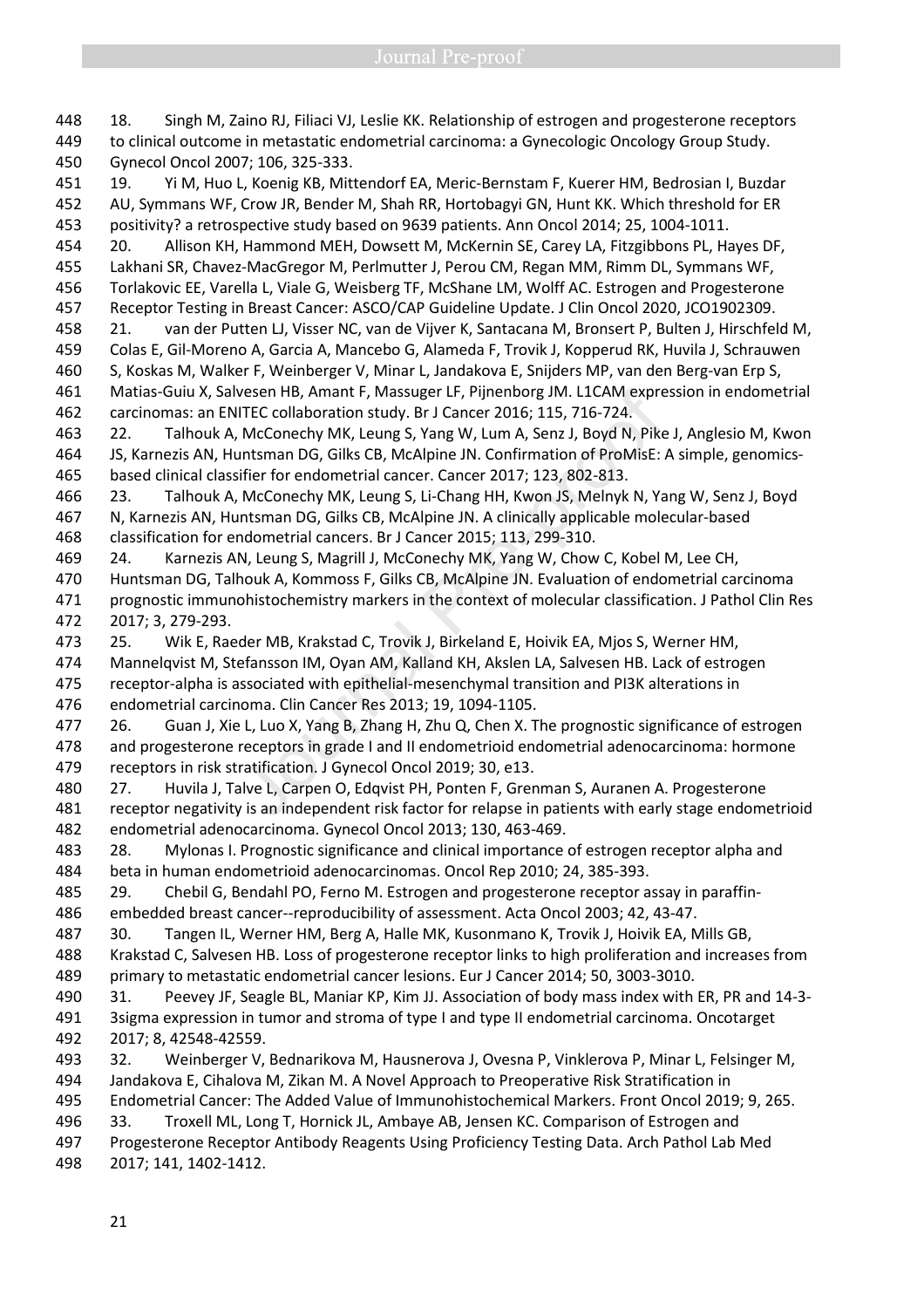499 34. Rizzardi AE, Zhang X, Vogel RI, Kolb S, Geybels MS, Leung YK, Henriksen JC, Ho SM, Kwak J, 500 Stanford JL, Schmechel SC. Quantitative comparison and reproducibility of pathologist scoring and 501 digital image analysis of estrogen receptor beta2 immunohistochemistry in prostate cancer. Diagn 502 Pathol 2016; 11, 63.

503 35. Cancer Genome Atlas Research N, Albert Einstein College of M, Analytical Biological S, 504 Barretos Cancer H, Baylor College of M, Beckman Research Institute of City of H, Buck Institute for 505 Research on A, Canada's Michael Smith Genome Sciences C, Harvard Medical S, Helen FGCC, 506 Research Institute at Christiana Care Health S, HudsonAlpha Institute for B, Ilsbio LLC, Indiana 507 University School of M, Institute of Human V, Institute for Systems B, International Genomics C, 508 Leidos B, Massachusetts General H, McDonnell Genome Institute at Washington U, Medical College 509 of W, Medical University of South C, Memorial Sloan Kettering Cancer C, Montefiore Medical C, 510 NantOmics, National Cancer I, National Hospital AN, National Human Genome Research I, National 511 Institute of Environmental Health S, National Institute on D, Other Communication D, Ontario 512 Tumour Bank LHSC, Ontario Tumour Bank OIfCR, Ontario Tumour Bank TOH, Oregon H, Science U, 513 Samuel Oschin Comprehensive Cancer Institute C-SMC, International SRA, St Joseph's Candler Health 514 S, Eli, Edythe LBIoMIoT, Harvard U, Research Institute at Nationwide Children's H, Sidney Kimmel 515 Comprehensive Cancer Center at Johns Hopkins U, University of B, University of Texas MDACC, 516 University of Abuja Teaching H, University of Alabama at B, University of California I, University of 517 California Santa C, University of Kansas Medical C, University of L, University of New Mexico Health 518 Sciences C, University of North Carolina at Chapel H, University of Oklahoma Health Sciences C, 519 University of P, University of Sao Paulo RaPMS, University of Southern C, University of W, University 520 of Wisconsin School of M, Public H, Van Andel Research I, Washington University in St L. Integrated 521 genomic and molecular characterization of cervical cancer. Nature 2017; 543, 378-384. 522 36. Stelloo E, Nout RA, Osse EM, Jurgenliemk-Schulz IJ, Jobsen JJ, Lutgens LC, van der Steen-523 Banasik EM, Nijman HW, Putter H, Bosse T, Creutzberg CL, Smit VT. Improved Risk Assessment by 524 Integrating Molecular and Clinicopathological Factors in Early-stage Endometrial Cancer-Combined 525 Analysis of the PORTEC Cohorts. Clin Cancer Res 2016; 22, 4215-4224. 526 37. Tamaki K, Sasano H, Ishida T, Miyashita M, Takeda M, Amari M, Tamaki N, Ohuchi N. 527 Comparison of core needle biopsy (CNB) and surgical specimens for accurate preoperative evaluation 528 of ER, PgR and HER2 status of breast cancer patients. Cancer Sci 2010; 101, 2074-2079. 529 38. Mann GB, Fahey VD, Feleppa F, Buchanan MR. Reliance on hormone receptor assays of 530 surgical specimens may compromise outcome in patients with breast cancer. J Clin Oncol 2005; 23, 531 5148-5154. C, Ontario Tumour Bank OlfCR, Ontario Tumour Bank TOH, Ore<br>mprehensive Cancer Institute C-SMC, International SRA, St Jose<br>MIoT, Harvard U, Research Institute at Nationwide Children's H<br>ancer Center at Johns Hopkins U, Univ

532 39. Visser NCM, van der Wurff AAM, Pijnenborg JMA, Massuger L, Bulten J, Nagtegaal ID. Tissue 533 microarray is suitable for scientific biomarkers studies in endometrial cancer. Virchows Arch 2018; 534 472, 407-413.

535 40. FEDERA. Human Tissue and Medical Research: Code of conduct for responsible use 2011.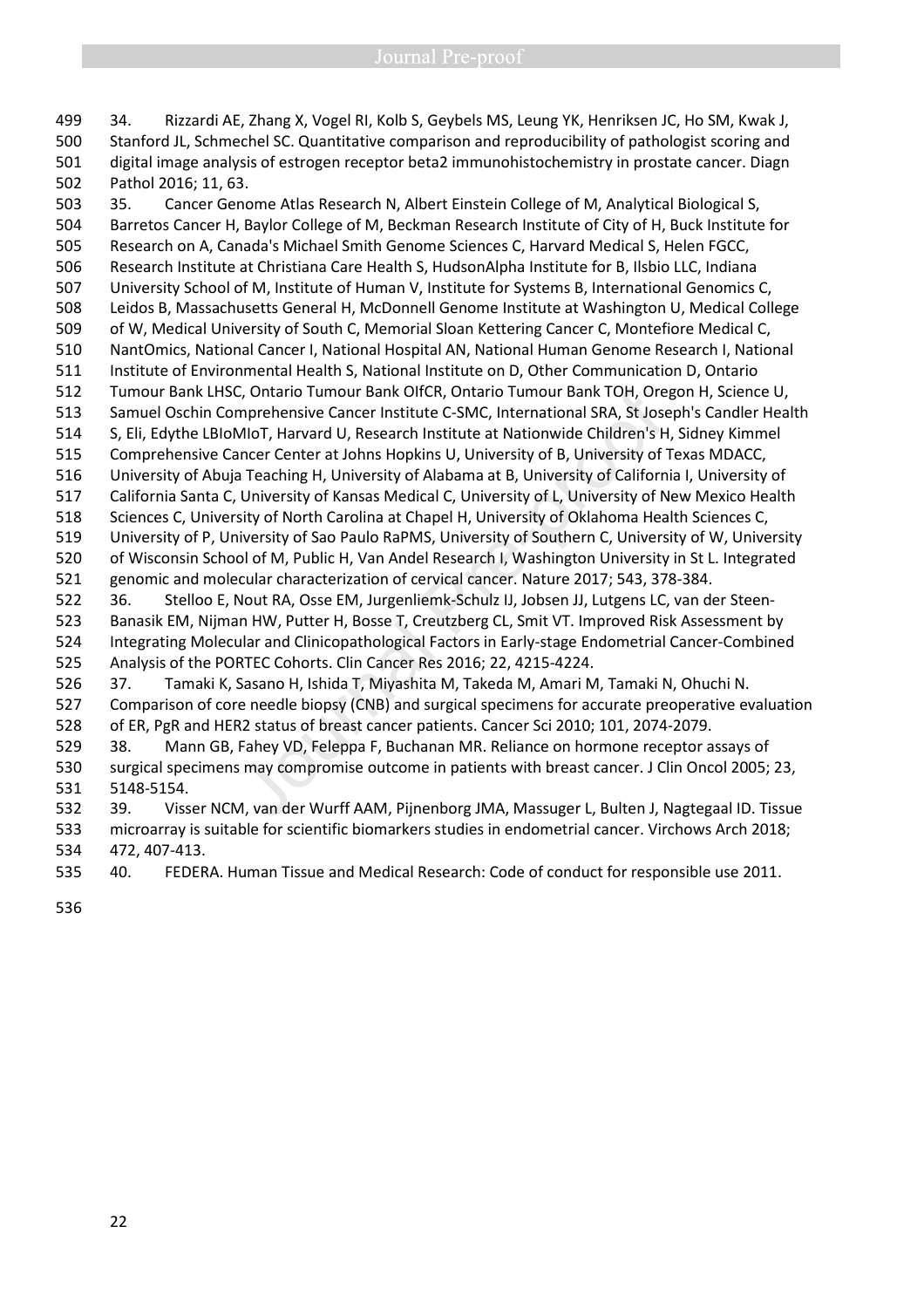### 537 **Legends**

- 538 Figure 1: Multivariable Cox regression analysis of association between estrogen receptor (A) and
- 539 progesterone receptor (B) at different cut-off values with disease-specific survival. The other
- 540 covariates in multivariable regression analysis are: age, grade, histology, lymphovascular space
- 541 invasion, myometrial invasion, FIGO stage.
- 542 Figure 2: Association between ER (A) and PR expression (B) according to high (0-10%), intermediate
- 543 (20-80%) and low risk (90-100%) groups with disease specific survival in the complete ENITEC cohort 20-80%) and low risk (90-100%) groups with disease specific survival in the comparent and in low (C-D) and high-grade subgroups (E-F). NEEC was included in the high-gother variables in Cox variable regression analysis are:
- 544 and in low (C-D) and high-grade subgroups (E-F). NEEC was included in the high-grade subgroup. The
- 545 other variables in Cox variable regression analysis are: age, histology, lymphovascular space invasion,
- 546 myometrial invasion and FIGO stage.
- 547 Figure 3: Kaplan Meier analysis of association between ER and PR expression according to high (0-
- 548 10%), intermediate (20-80%) and low risk (90-100%) groups with disease specific survival in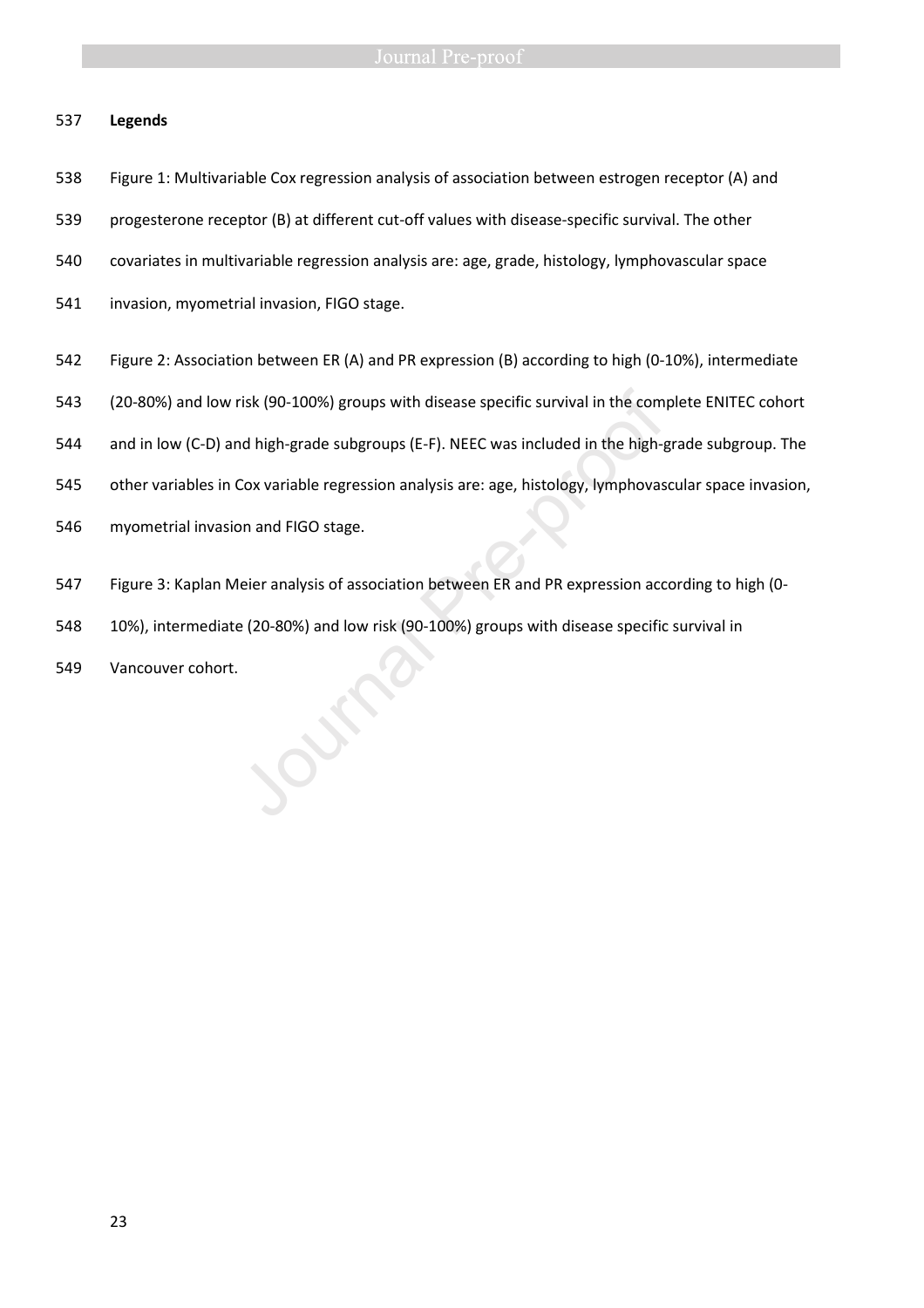## Table 1: Overview of clinicopathological findings of ENITEC cohort

|                            | Number (%) | ER expression in %, | PR expression in %, |
|----------------------------|------------|---------------------|---------------------|
|                            | $n = 527$  | mean (SD)           | mean (SD)           |
| Mean age (SD)              | 65.9(9)    |                     |                     |
| Mean BMI (SD)              | 30.4(7)    |                     |                     |
| CA125                      |            |                     |                     |
| 35 and lower               | 267 (51)   | 72 (25)             | 63 (30)*            |
| $>35$                      | 79 (15)    | 67(28)              | 46 (34)             |
| Unknown                    | 181 (34)   |                     |                     |
| Postoperative grade        |            |                     |                     |
| Low grade (grade 1 or 2)   | 430 (82)   | 75 (22)*            | 63 (30)*            |
| High grade (grade 3)       | 97 (18)    | 56 (35)             | 42 (35)             |
| Histology                  |            |                     |                     |
| Endometrioid               | 502 (95)   | 73 (25)*            | $61(31)^*$          |
| Non-endometrioid           | 25(5)      | 42 (36)             | 19 (25)             |
| Serous                     | 13(3)      | 49 (35)             | 23(27)              |
| Clear cell                 | 5(1)       | 35(46)              | 20(26)              |
| Other                      | 7(1)       | 33 (36)             | 11(22)              |
| LVSI                       |            |                     |                     |
| Yes                        | 81(15)     | 73 (25)*            | 50 (36)*            |
| <b>No</b>                  | 397 (75)   | 65(31)              | 61(31)              |
| Unknown                    | 49 (9)     |                     |                     |
| MI                         |            |                     |                     |
| <50%                       | 323 (61)   | 73 (25)             | 61 (31)             |
| >50%                       | 201 (38)   | 70 (27)             | 57 (32)             |
| Unknown                    | 3(1)       |                     |                     |
| FIGO stage                 |            |                     |                     |
| Early (stage I or II)      | 478 (91)   | 72 (25)             | 60 (31)*            |
| Advanced (stage III or IV) | 49 (9)     | 65 (32)             | 47 (35)             |
| Treatment                  |            |                     |                     |
| Surgery                    | 527 (100)  | 72 (26)             | 59 (27)             |
| Adjuvant radiotherapy      | 259 (51)   | 71(27)              | 57 (32)             |
| Adjuvant chemotherapy      | 35(7)      | 57 (36)             | 44 (35)             |
| Lymph node metastasis      |            |                     |                     |
| Yes                        | 25(5)      | 65 (34)             | 51(28)              |
| No                         | 271 (51)   | 71 (25)             | 59 (37)             |
| Unknown                    | 231 (44)   |                     |                     |
| Recurrence                 |            |                     |                     |
| Yes                        | 63 (12)    | 62 (34)*            | 49 (36)*            |
| Local                      | 19(4)      | 73 (30)             | 67 (33)**           |
| Regional                   | 9(2)       | 73 (30)             | 52 (37)**           |
| Distant                    | 40(8)      | 57 (34)             | 43 (34)             |
| No                         | 462 (88)   | 73 (26)             | 61(32)              |
| Unknown                    | 2(0)       |                     |                     |
| Death                      |            |                     |                     |
| Yes                        | 67(13)     | $61(34)$ *          | $37(32)*$           |
| <b>EC</b> related          | 37(7)      | 52 (34)             | 37 (32)             |
| No                         | 449 (85)   | 73 (25)             | 61(32)              |
| Unknown                    | 11(2)      |                     |                     |
|                            |            |                     |                     |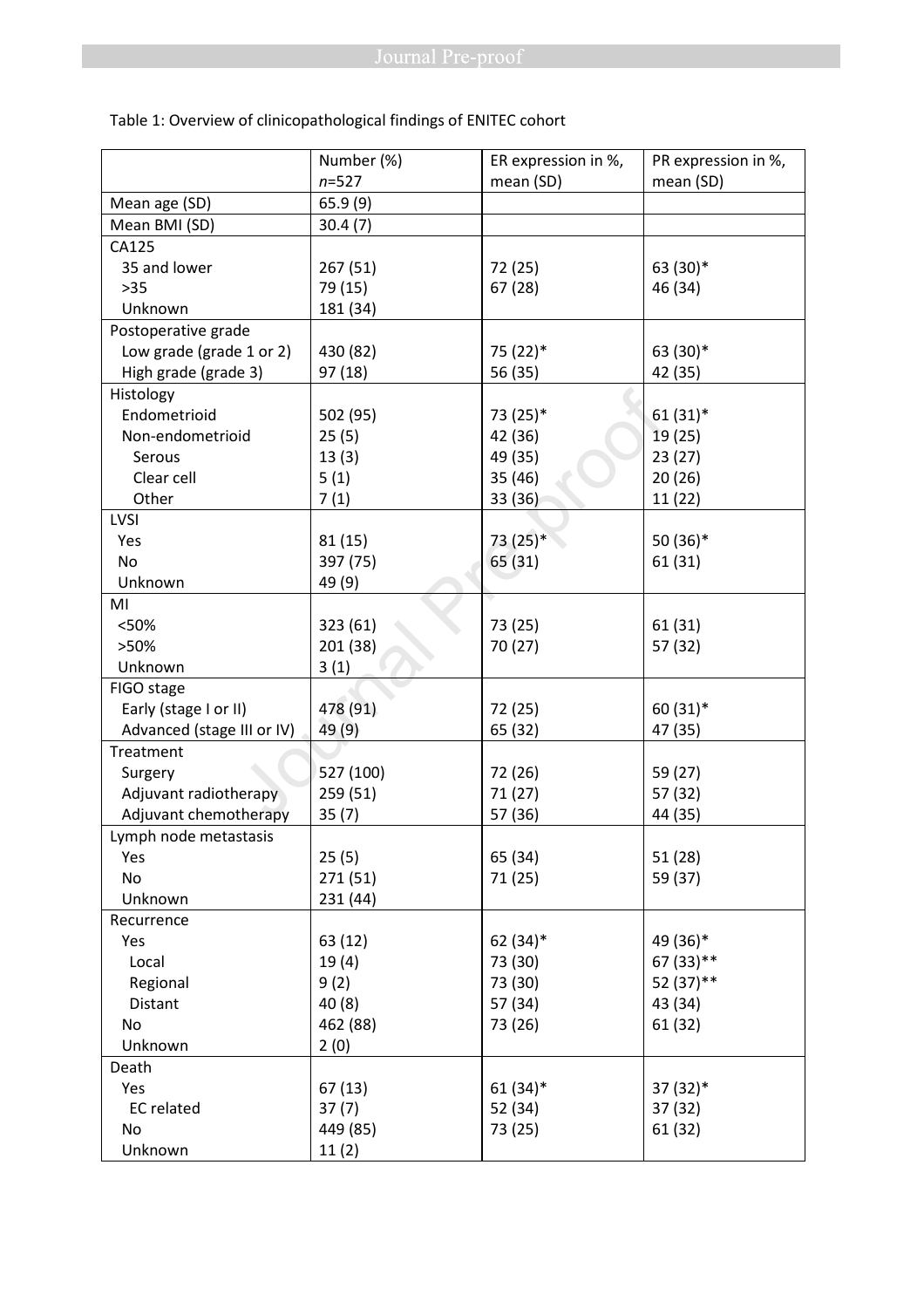Abbreviations: BMI: body mass index, ER: estrogen receptor, PR: progesterone receptor, LVSI: lymphovascular space invasion, MI: myometrial invasion, EC: endometrial cancer, \* significant at p<0.05, \*\* significant at p<0.05 for comparison local/regional to distant recurrence

Ournal Pre-proof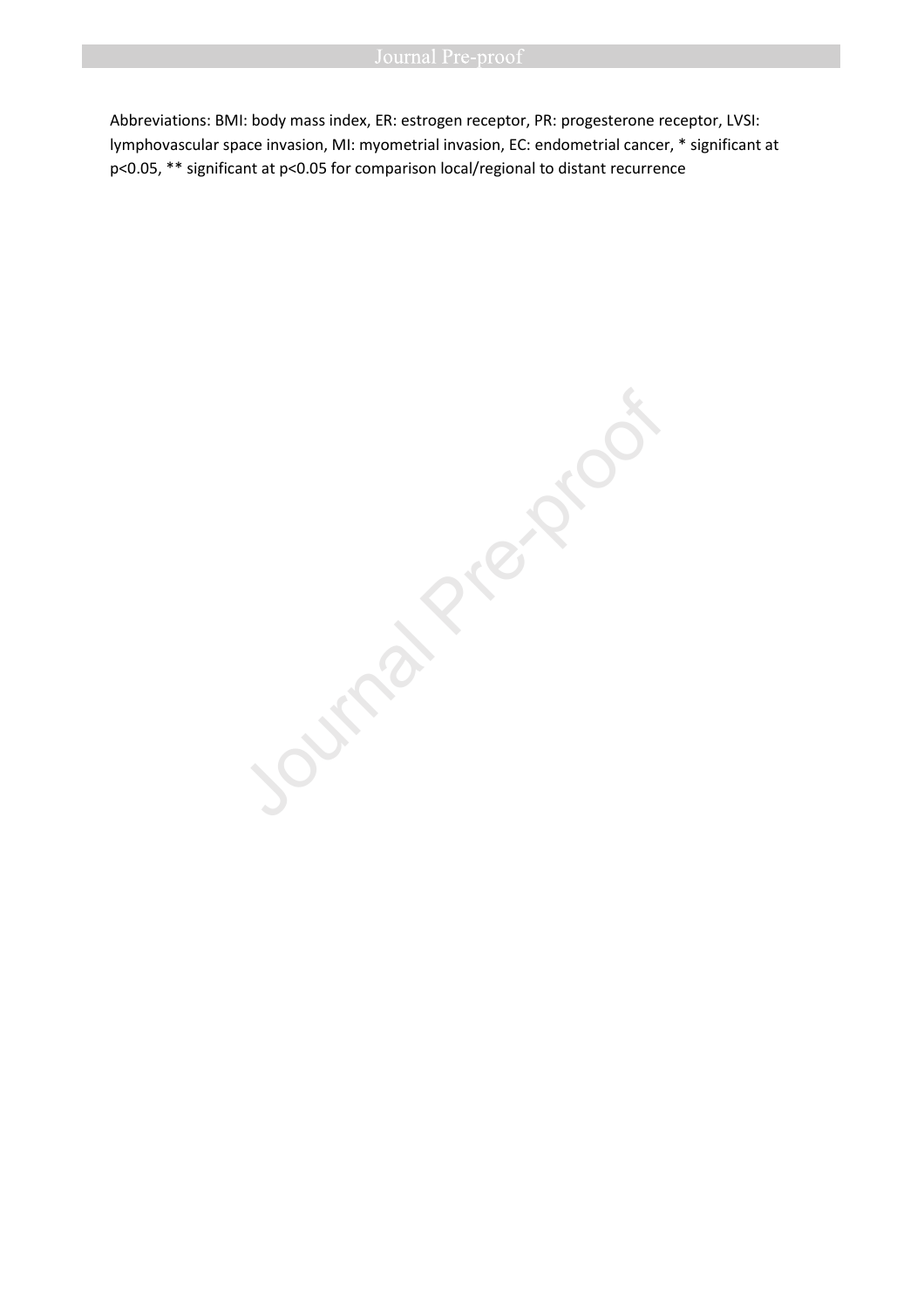Table 2: Test characteristics of different cutoffs for estrogen and progesterone receptor in relation to disease-specific survival.

| Cutoff | Sensitivity | Specificity | <b>PPV</b> | <b>NPV</b> | <b>AUC</b> |
|--------|-------------|-------------|------------|------------|------------|
| ER 1%  | 18%         | 95%         | 24%        | 94%        | 0.571      |
| ER 10% | 27%         | 94%         | 25%        | 94%        | 0.603      |
| ER 20% | 30%         | 92%         | 23%        | 94%        | 0.611      |
| ER 30% | 30%         | 90%         | 19%        | 94%        | 0.600      |
| ER 40% | 35%         | 86%         | 17%        | 94%        | 0.608      |
| ER 50% | 38%         | 82%         | 14%        | 94%        | 0.601      |
| ER 60% | 46%         | 76%         | 15%        | 95%        | 0.611      |
| ER 70% | 57%         | 68%         | 12%        | 95%        | 0.625      |
| ER 80% | 89%         | 37%         | 10%        | 98%        | 0.632      |
| ER 90% | 100%        | 8%          | 8%         | 100%       | 0.541      |

A: The value of different cutoffs for estrogen receptor in prediction of disease-specific survival

| ER 70%                                                                                                 | 57%         | 68%         | 12%        | 95%        | 0.625      |
|--------------------------------------------------------------------------------------------------------|-------------|-------------|------------|------------|------------|
| ER 80%                                                                                                 | 89%         | 37%         | 10%        | 98%        | 0.632      |
| ER 90%                                                                                                 | 100%        | 8%          | 8%         | 100%       | 0.541      |
|                                                                                                        |             |             |            |            |            |
| B: The value of different cutoffs for progesterone receptor in prediction of disease-specific survival |             |             |            |            |            |
| Cutoff                                                                                                 | Sensitivity | Specificity | <b>PPV</b> | <b>NPV</b> | <b>AUC</b> |
| PR 1%                                                                                                  | 27%         | 91%         | 20%        | 94%        | 0.591      |
| PR 10%                                                                                                 | 43%         | 83%         | 17%        | 95%        | 0.631      |
| PR 20%                                                                                                 | 49%         | 79%         | 16%        | 95%        | 0.639      |
| PR 30%                                                                                                 | 49%         | 76%         | 14%        | 95%        | 0.621      |
| PR 40%                                                                                                 | 57%         | 72%         | 14%        | 95%        | 0.641      |
| PR 50%                                                                                                 | 57%         | 68%         | 12%        | 95%        | 0.623      |
| PR 60%                                                                                                 | 70%         | 60%         | 12%        | 96%        | 0.652      |
| PR 70%                                                                                                 | 86%         | 50%         | 12%        | 98%        | 0.683      |
| PR 80%                                                                                                 | 97%         | 25%         | 9%         | 99%        | 0.613      |
| PR 90%                                                                                                 | 100%        | 4%          | 8%         | 100%       | 0.518      |
| Abbreviations: ER: estrogen receptor, PR: progesterone receptor, PPV: positive predictive value, NP    |             |             |            |            |            |
| negative predictive value, AUC: area under the curve.                                                  |             |             |            |            |            |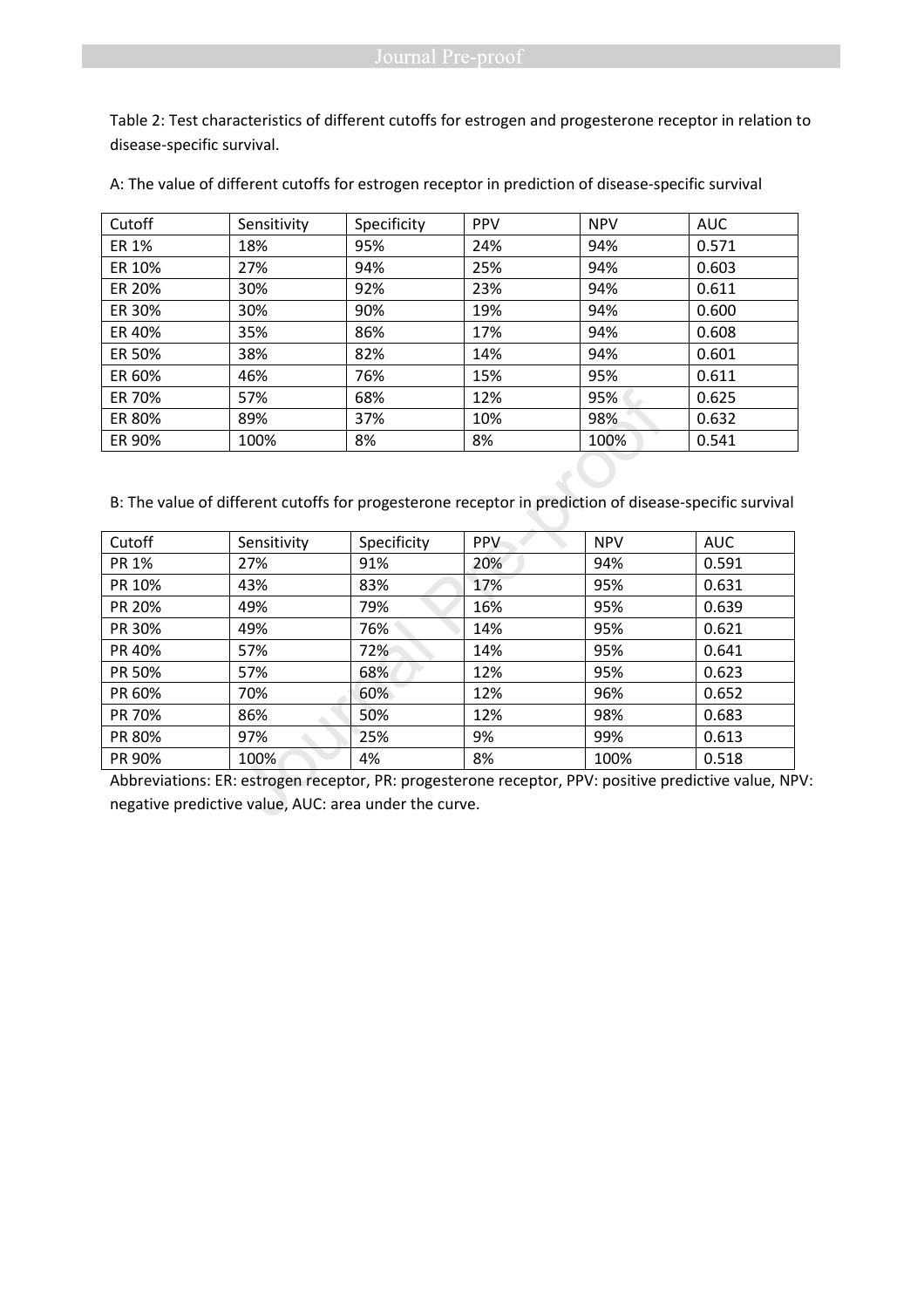### Table 3: Overview of clinicopathological findings of Vancouver cohort

|                            | Number (%) | ER expression in %, | PR expression in %, |
|----------------------------|------------|---------------------|---------------------|
|                            | $n = 265$  | mean (SD)           | mean (SD)           |
| Mean age (SD)              | 65.5(12)   |                     |                     |
| Mean BMI (SD)              | 31.3(10)   |                     |                     |
| Grade                      |            |                     |                     |
| Low grade (grade 1 or 2)   | 95 (36)    | 77 (18)*            | 56 (31)*            |
| High grade (grade 3)       | 170 (64)   | 40 (35)             | 21(29)              |
| Histology                  |            |                     |                     |
| Endometrioid               | 182 (69)   | 63 (32)*            | 43 (34)*            |
| Non-endometrioid           | 79 (30)    | 33 (33)             | 12 (23)             |
| Serous                     | 67(25)     | 34 (33)             | 12 (22)             |
| Clear cell                 | 1(0)       | 2(0)                | 1(0)                |
| Other                      | 11(4)      | 31(35)              | 17(24)              |
| Undifferentiated           | 4(2)       | 33 (42)             | 24(44)              |
| LVSI                       |            |                     |                     |
| Yes                        | 116 (44)   | 46 (34)*            | 23 (29)*            |
| No                         | 130 (49)   | 60 (34)             | 43 (40)             |
| Unknown                    | 19(7)      |                     |                     |
| MI                         |            |                     |                     |
| <50%                       | 145 (55)   | $61(33)*$           | 41 (36)*            |
| >50%                       | 113 (43)   | 44 (35)             | 25(31)              |
| Unknown                    | 7(3)       |                     |                     |
| FIGO Stage                 |            |                     |                     |
| Early (stage I or II)      | 181 (68)   | 57 (35)*            | 38 (35)*            |
| Advanced (stage III or IV) | 79 (30)    | 44 (35)             | 22(30)              |
| Unknown                    | 5(2)       |                     |                     |
| Treatment                  |            |                     |                     |
| Surgery                    | 289 (100)  |                     |                     |
| Adjuvant radiotherapy      | 34(13)     | 51 (34)             | 34 (36)             |
| Adjuvant chemotherapy      | 35(13)     | 42 (35)             | 22(30)              |
| Adj chemoradiotherapy      | 67(25)     | 41 (34)             | 20(26)              |
| No adjuvant treatment      | 123 (46)   | 64 (32)             | 44 (35)             |
| Recurrence                 |            |                     |                     |
| Yes                        | 75 (28)    | 44 (34)*            | $22(31)^*$          |
| No                         | 178 (67)   | 58 (35)             | 39 (35)             |
| Unknown                    | 12(5)      |                     |                     |
| Death                      |            |                     |                     |
| Yes                        | 96 (36)    | 48 (34)*            | $27(33)*$           |
| <b>EC</b> related          | 63 (25)    | 43 (34)             | 22 (28)             |
| No                         | 169 (64)   | 57 (35)             | 37 (35)             |

Abbreviations: SD: standard deviation, BMI: body mass index, ER: estrogen receptor, PR: progesterone receptor, LVSI: lymphovascular space invasion, MI: myometrial invasion, EC: endometrial cancer, \* significant at p<0.05.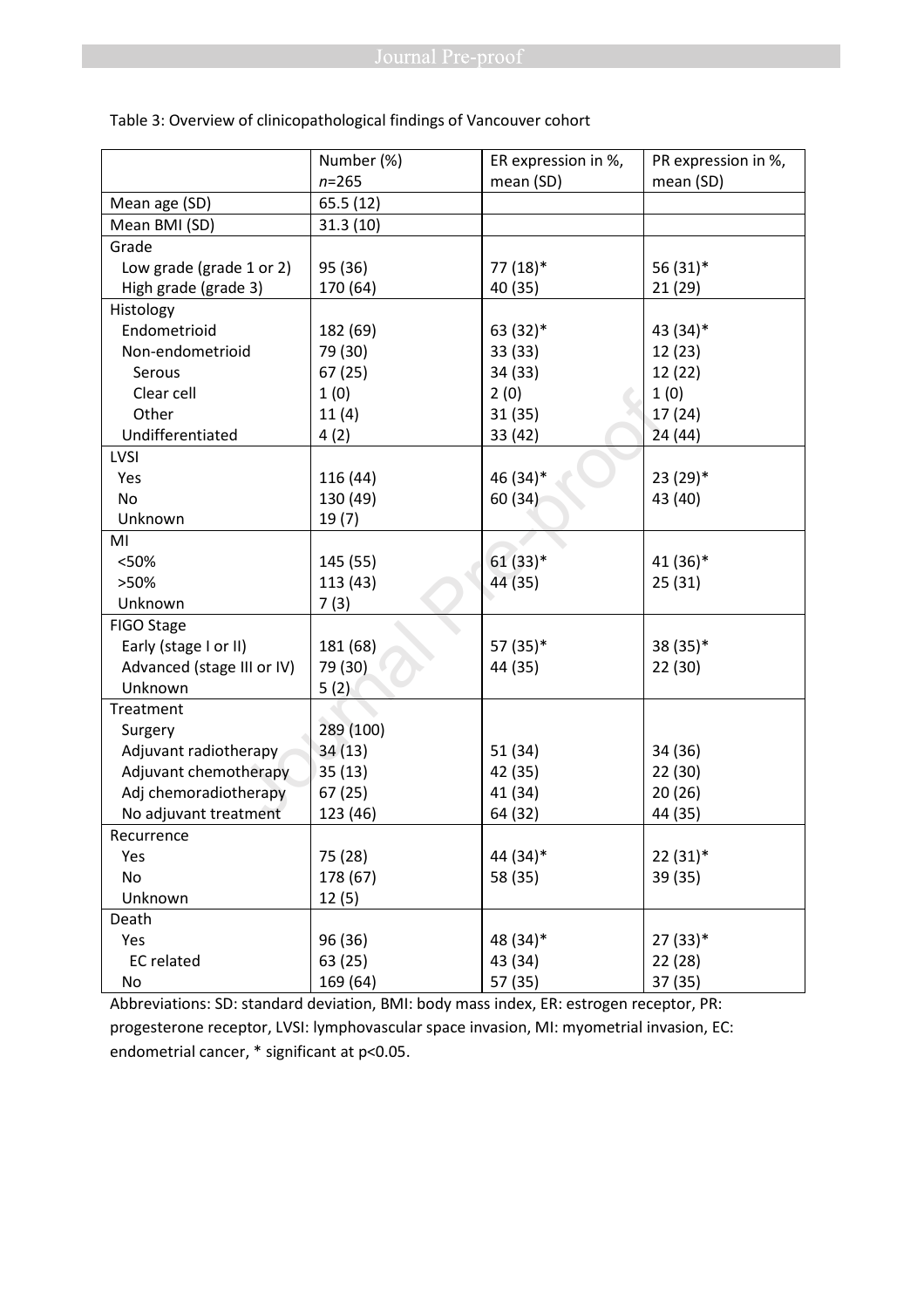

 $\Omega$ 

PR80% PR70% PR60%

 $\breve{\phantom{1}}$ 

 $\gamma$ 

 $\sim$ 

 $\triangleright$ 

 $\mathcal{L}$ 

6

Hazard ratio (95%CI)

 $\boldsymbol{\gamma}$ 

 $\infty$ 

- 3.17 (1.46-6.89)
- 3.93 (1.48-10.43)
- 9.30 (1.26-68.62)

9 10 11 12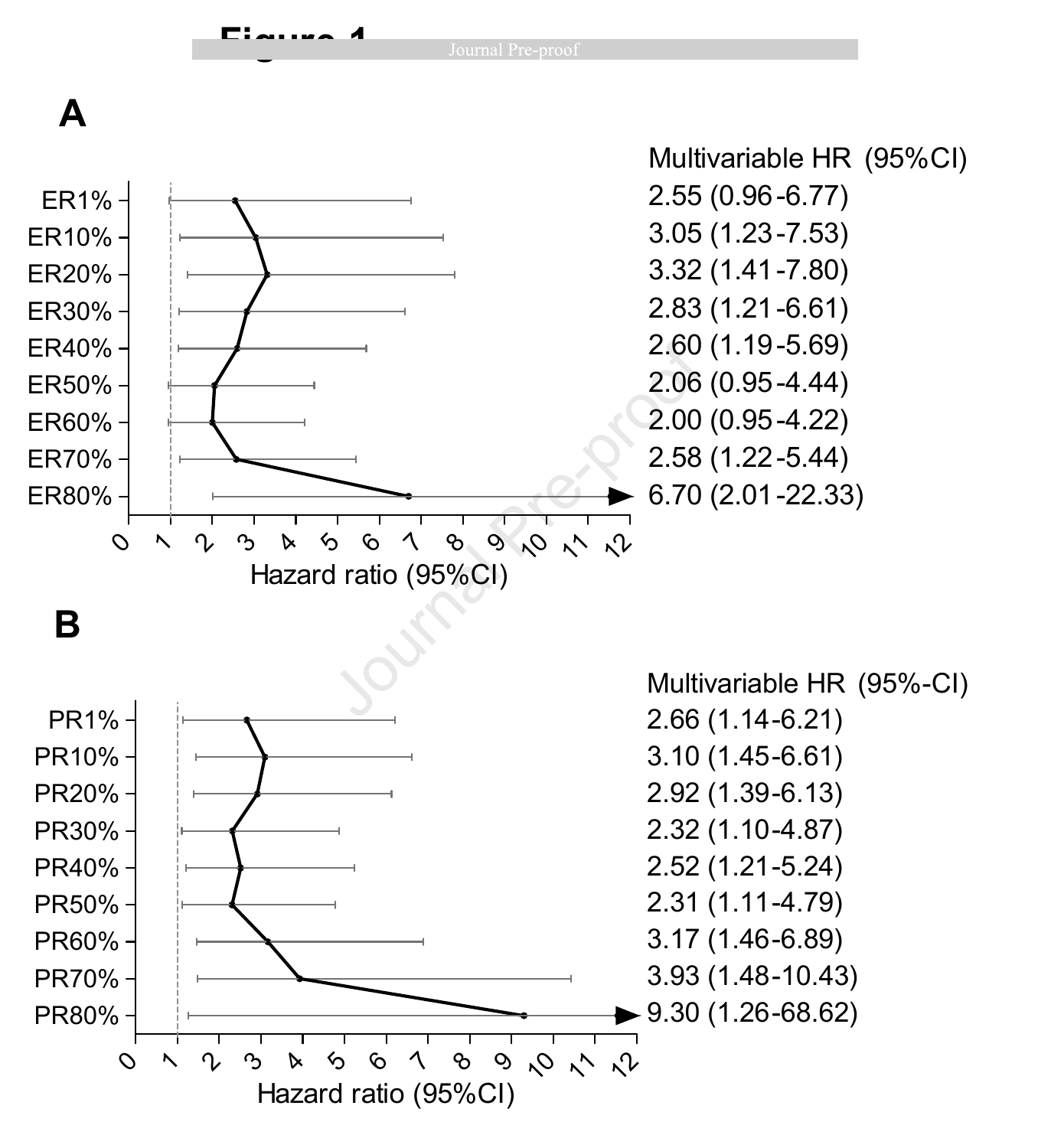

40



 0-10% vs 20-80%: Cox multivariable HR0.92 (95%-CI: 0.1-7.3), p=0.940 20-80% vs 90-100%: Cox multivariable HR12.46 (95%-CI: 1.5-102.8), p=0.019 0-10% vs 90-100%: Cox multivariable coefficients do not converge



0-10% vs 20-80%: Cox multivariable HR2.21 (95%-CI: 0.7-6.8), p=0.168 20-80% vs 90-100%: Cox multivariable HR6.09 (95%-CI: 1.2-31.6), p=0.031 0-10% vs 90-100%: Cox multivariable HR10.08 (95%-CI: 1.5-65.9), p=0.016



PR, low-grade death by disease

 0-10% vs 20-80%: Cox multivariable HR1.58 (95%-CI: 0.5-5.1), p=0.443 20-80% vs 90-100%: Cox multivariable coefficients do not converge 0-10% vs 90-100%: Cox multivariable coefficients do not converge



0-10% vs 20-80%: Cox multivariable HR3.41 (95%-CI: 1.1-10.4), p=0.031 20-80% vs 90-100%: Cox multivariable HR2.66 (95%-CI: 0.3-22.9), p=0.372 0-10% vs 90-100%: Cox multivariable HR13.51 (95%-CI: 1.4-134.7), p=0.027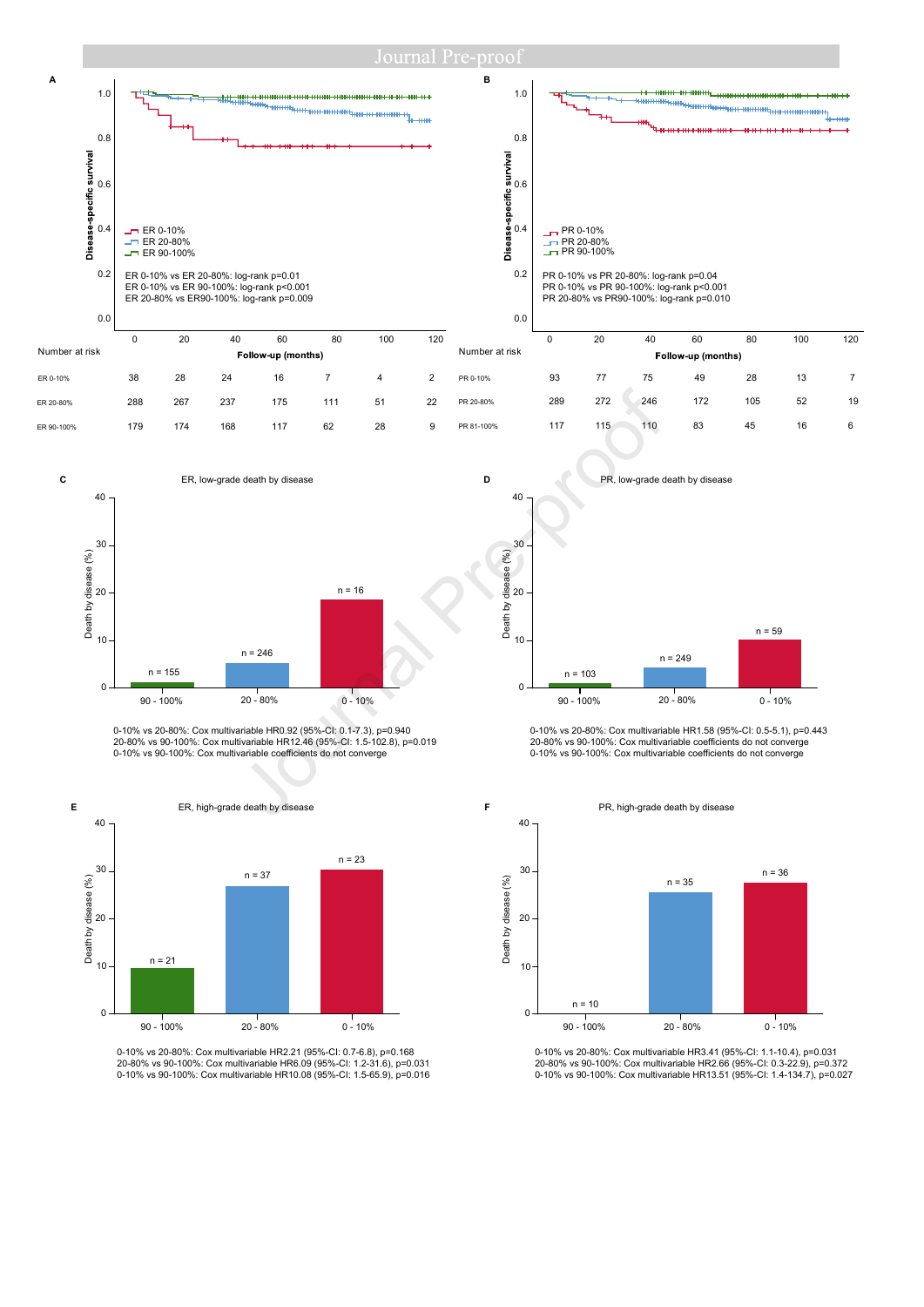

| òś         | 80 | 100 | 120 |  |  |  |
|------------|----|-----|-----|--|--|--|
| ) (months) |    |     |     |  |  |  |
| )          | 19 | 10  | 6   |  |  |  |
|            | 21 | 12  | 7   |  |  |  |
|            | 6  | 3   | 3   |  |  |  |